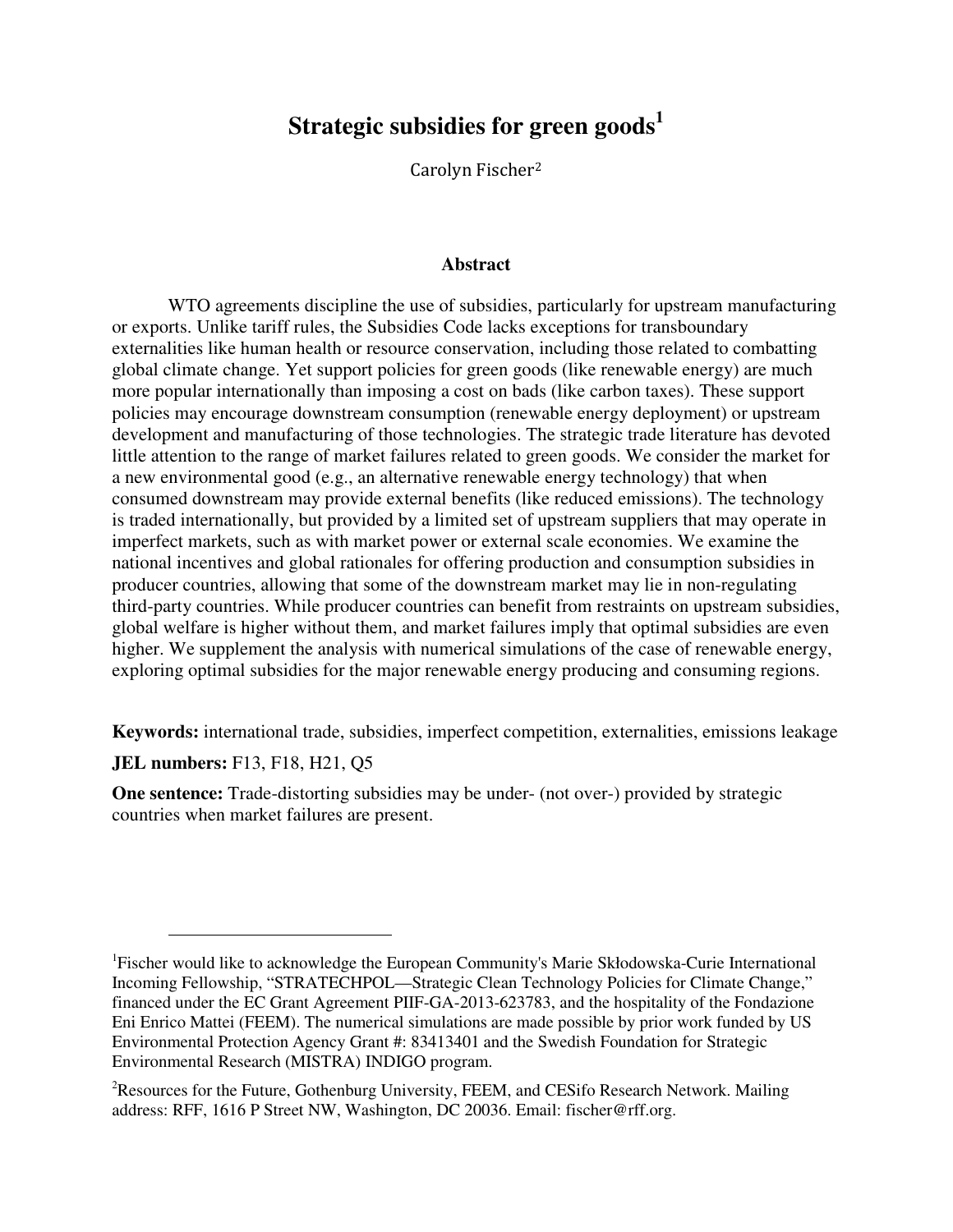## **Introduction**

 $\overline{a}$ 

World Trade Organization (WTO) rules create restrictions on industrial policies that distort trade, particularly subsidies. In contrast to the General Agreement on Tariffs and Trade (GATT), the Agreement on Subsidies and Countervailing Measures (Subsidies Code) lacks exceptions for transboundary externalities like human health or resource conservation, including those related to combatting global climate change. Yet support policies for green goods (like renewable energy) are much more popular internationally than imposing a cost on bads (like carbon taxes). As the global community moves toward addressing important cross-border environmental and health challenges, does the multilateral trade regime need to reconsider its approach to subsidies for green goods?

Climate policies offer a striking example of these tensions over subsidies. Economists have formed a consensus that the best way to reduce greenhouse gas (GHG) emissions would be to put a global price on those emissions (much like scientists have formed a broad consensus over the existence and potential perils of global climate change). However, while carbon pricing is obtaining a foothold—nearly 40 countries and more than 20 subnational jurisdictions are using or planning to implement carbon pricing (World Bank 2014)—the numbers pale in comparison to financial incentives for renewable energy, which are offered by nearly 100 countries and countless subnational jurisdictions (IRENA 2015). Indeed, all of the jurisdictions with carbon pricing also rely on renewable energy support. The measures range from downstream measures to support deployment to upstream incentives for R&D and manufacturing. In 2012, the value of EU interventions for renewable energy exceeded the value of all the emissions trading allowances allocated for the year.<sup>3</sup>

In some cases, the subsidies are becoming substantial and distorting enough to raise trade concerns. When Ontario instituted a feed-in-tariff with domestic content requirements (in essence, leveraging the downstream deployment subsidy to support upstream local manufacturing), the EU, Japan and others complained, and the WTO panel and appellate body struck down the policy (Charnovitz and Fischer 2014). In another set of cases, the EU and US

 $3$  Alberici et al. (2014) find that "in 2012, the total value of public interventions in energy (excluding transport) in the EU-28 is  $\epsilon$ 2012 122 billion," with  $\epsilon$ 2012 41 billion for renewable energy. Meanwhile, in 2012, the annual allocation of allowances was 2170 million; at an average annual price of roughly  $\mathfrak{C}_7$ , the value of the annual cap was just over €2012 15 billion. Sources: http://www.eex.com/en/market-data/emission-allowances/auction-market/europeanemission-allowances-auction/european-emission-allowances-auction-download and http://www.eea.europa.eu/dataand-maps/data/data-viewers/emissions-trading-viewer.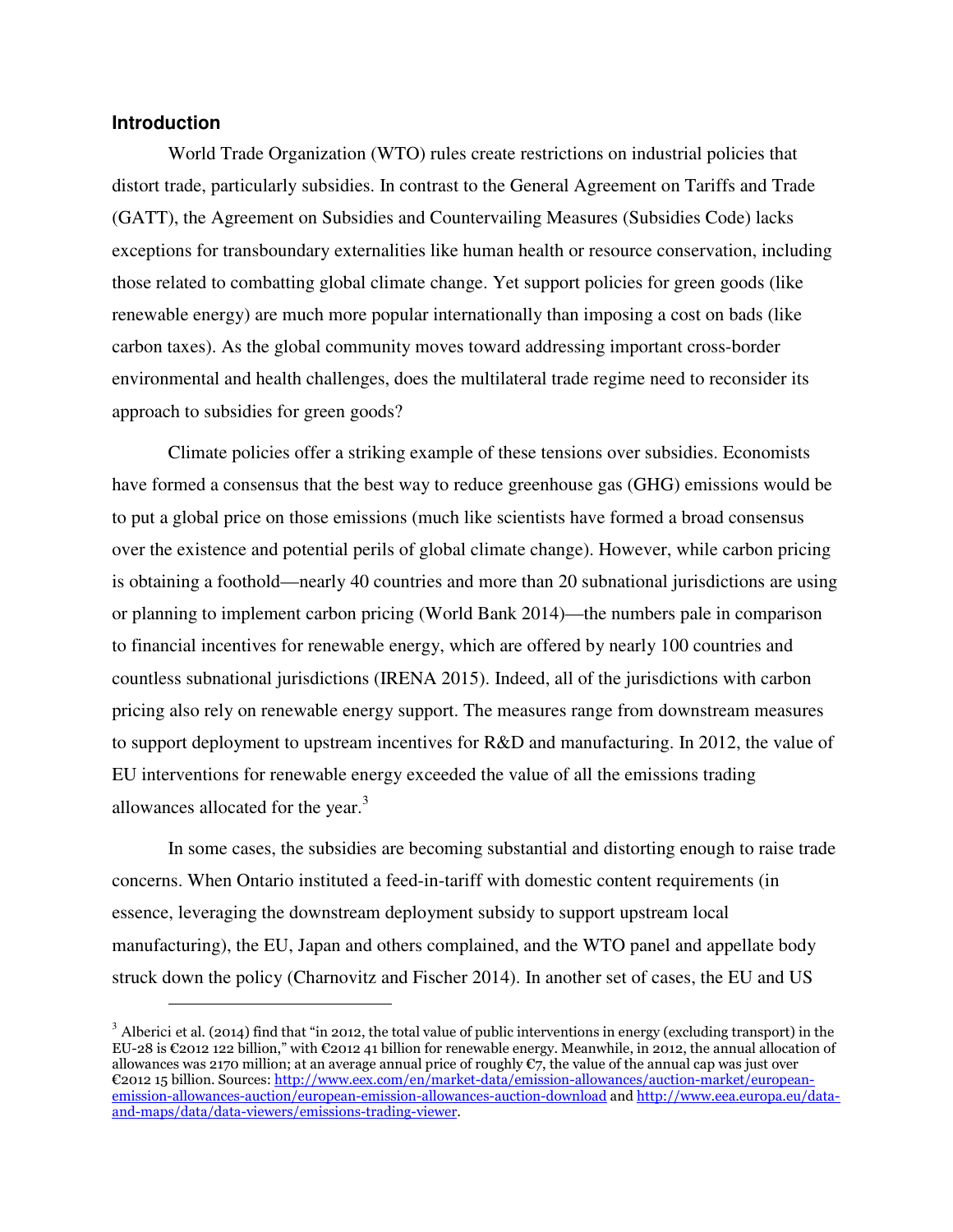have brought anti-dumping and anti-subsidy complaints against China, charging that large Chinese subsidies in the form of cheap loans, land, and capital to photovoltaic producers constitute illegal aid. The WTO has stated that its rules do not hinder supporting the deployment and diffusion of green technologies (WTO 2011). Downstream subsidies can be designed in a nondiscriminatory fashion, but upstream policies almost necessarily offer preferential treatment to domestic producers. Thus, it is important to understand if an economic rationale exists to carve out exceptions in the WTO subsidies code to make room for certain kinds of green industrial policy.

Export and production subsidies have been studied in the strategic trade literature. An influential early example was the pair of studies Spencer and Brander (1983) and Brander and Spencer (1985), who study a Cournot duopoly of producer countries exporting to a third market. Dixit (1984) extends their analysis to multiple firms, Krugman (1984) to the case of increasing returns to scale, and Leahy and Neary (1999) to R&D spillovers. Eaton and Grossman (1986) compare Cournot to Bertrand competition. These studies tend to focus on the strategic interest of the producer countries, typically exporting to third countries, and whether their joint interests are better served by restricting trade interventions. However, questions of global welfare or correcting market failures—key aspects of international environmental policy—are deemphasized or ignored. Indeed, we will show that changing this emphasis can change the policy implications for subsidies.

Market failures have been an important focus of studies of overlapping climate policies, their interactions and costs (see, e.g., Fischer and Preonas 2010, henceforth FNP; Fischer and Newell 2008 in the electricity sector; and De Gorter and Just 2010 for biofuels). Indeed, in the absence of other market failures, renewable energy subsidies increase the costs of meeting an emissions target (Boehringer and Rosendahl 2010). FNP explore the extent to which knowledge market failures or spillovers justify subsidies to correct the underprovision of R&D and learning by doing by private markets. In an application to the U.S. electricity sector, they find optimal learning (i.e., deployment) subsidies are plausibly in the range of 1 cent/kWh or less for conventional renewable energy technologies like wind, and a higher but still modest range of 4–6 cents/kWh for solar. Hübler et al. (2014) look at second-best renewable energy policies for Europe and find that policy constraints can justify additional deployment support, but the optimal levels are again quite modest, since learning in renewables is still less cost-effective than other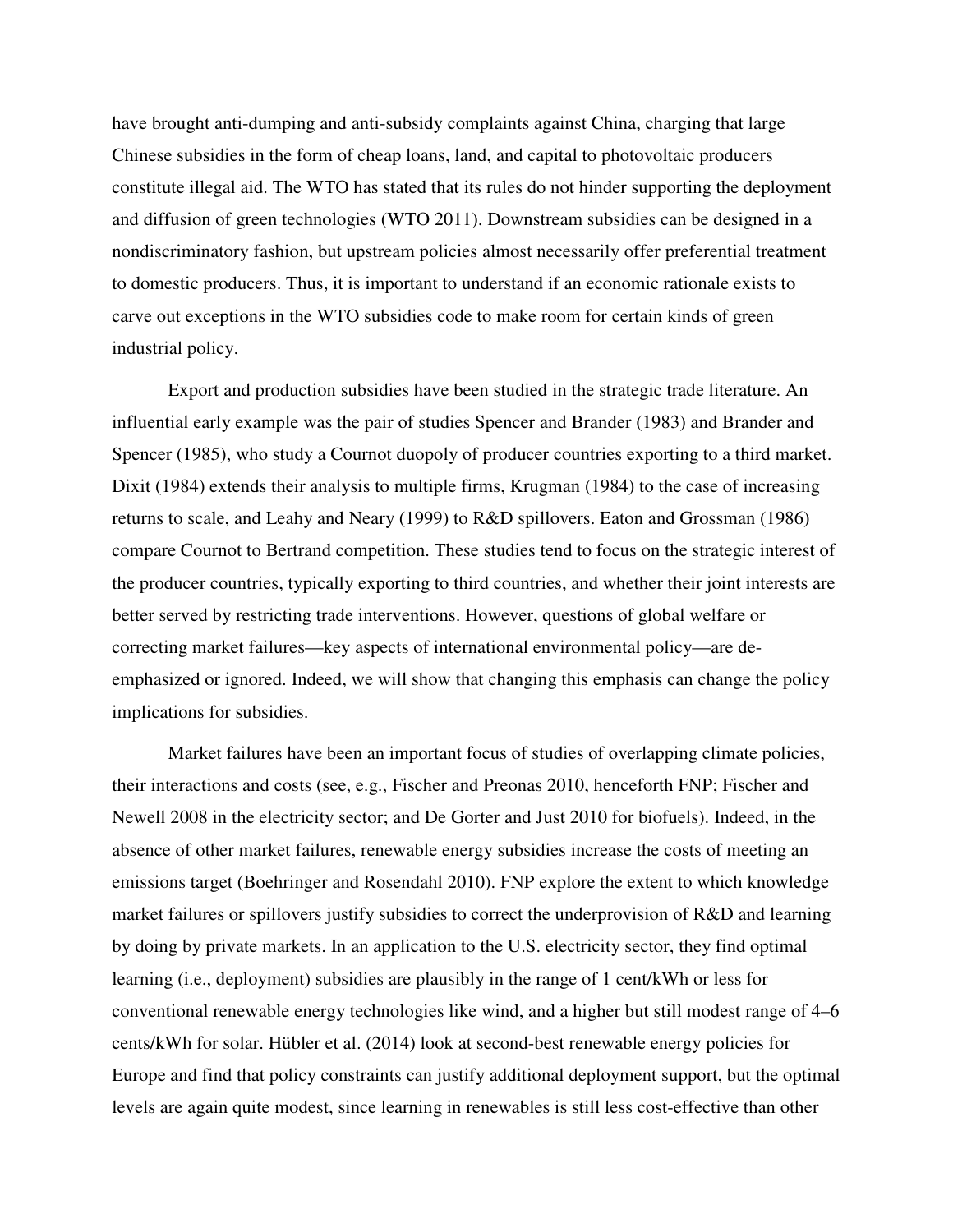mitigation options in the electricity sector. Importantly, all of these studies focus on a single region and ignore the possibility of international linkages through trade in renewable energy technologies.

Carbon leakage—when reduction efforts taken in one region may, through global trade, be undone to some extent by changes in emissions abroad—may be another reason why national policy makers like to supplement or even substitute carbon pricing with low-carbon technology policies. Keeping carbon prices low for industry can avoid damaging the competitiveness of energy-intensive, trade-exposed sectors. Furthermore, spillovers from the development of green technologies can lower mitigation costs for other countries (Gerlagh and Kuik 2014; Barker et al., 2007).

The characteristics of upstream markets for the provision of clean technologies may offer additional rationales for support. Low-carbon energy technologies are newer, the number of suppliers is relatively small, and patent restrictions still play an important role, as do the emergence of scale economies. As such, the typical upstream market can hardly be considered perfectly competitive (Requate 2005), and interventions may be justified to address market failures in the provision of renewable energy technologies.

A small literature has emerged on the issue of strategic environmental policy. Buchholz and Konrad (1994) and Stranlund (1996) find that underinvestment in R&D to lower the costs of abatement technologies credibly commits countries to low emissions reductions in the future, and thereby makes other countries increase their mitigation effort. Golombek and Hoel (2004) show opposite effects when spillovers from industrialized countries' R&D investments could spur abatement in developing countries. These studies, however, abstract from the fact that abatement technology is produced in its own market, separate from the market in which technology adopters operate. Greaker and Rosendahl (2008) consider strategic abatement policies when upstream markets are imperfect, finding that an individual country may want to impose an excessively stringent environmental policy in order to reduce the mark-up of technology suppliers, and hence increase the diffusion of these technologies.

Two related papers focus on the question of subsidies for clean technologies. Fischer, Greaker and Rosendahl (2014a) consider the relative effects and desirability of subsidies for endof-pipe abatement technology, in a two-country model with Cournot competitors upstream and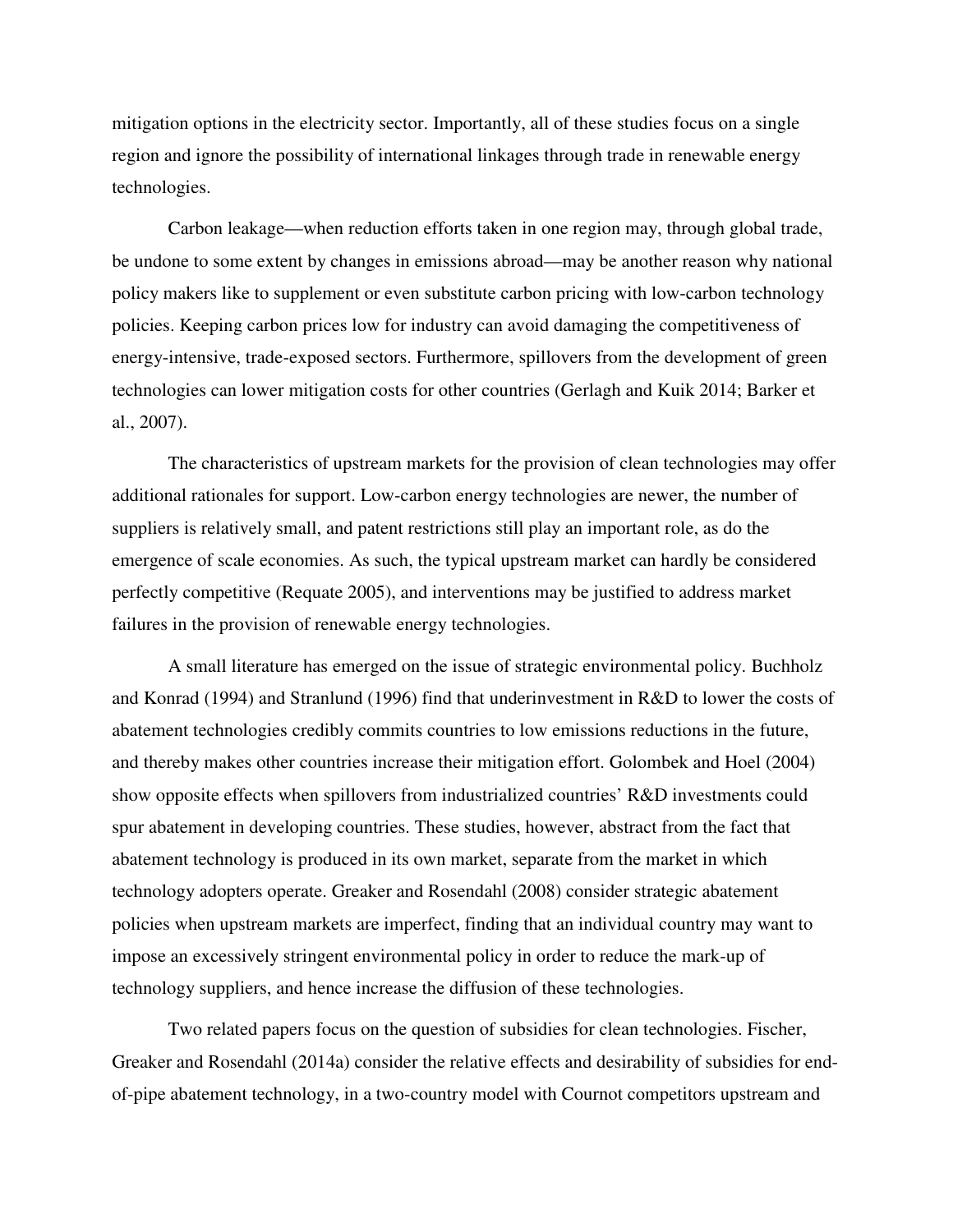competitive trade-exposed industries downstream. They find stronger incentives for upstream subsidies than for downstream subsidies. Downstream subsidies tend to increase global abatement technology prices, reduce pollution abatement abroad and increase emission leakage. On the contrary, upstream subsidies reduce abatement technology prices, and hence also emissions leakage. Moreover, as opposed to downstream subsidies, they provide domestic abatement technology firms with a strategic advantage.

Fischer, Greaker and Rosendahl (2014b) consider the setting of renewable energy technology, when downstream markets are regulated with renewable portfolio standards (market share mandates). Subsidies can offset underprovision upstream, but allow dirty generation to expand when the portfolio standard becomes less binding. Downstream subsidies raise all upstream profits and crowd out foreign emissions. Upstream subsidies have strategic advantages, increasing domestic upstream market share, but expand dirty output in both regions. The theoretical analysis is limited to a Cournot duopoly case, but they find the interesting result that strategic subsidies chosen noncooperatively by individual countries can be optimal from a global perspective, if each country values emissions at the global cost of carbon.

In this paper, we generalize the problem of upstream and downstream market failures and trade. We take a more comprehensive approach than previous theoretical studies, allowing multiple regions and firms, multiple upstream market failures, and different downstream externalities, as may also be driven by different emissions intensities or levels of carbon taxation. Strategic policy options include not only upstream production subsidies but also downstream consumption incentives. Using linear forms for supply and demand curves, we derive closedform solutions for optimal and strategic Nash subsidies as a function of the market failure parameters of interest. We also present a calibrated numerical exercise that estimates optimal and strategic equilibrium subsidies for the case of renewable energy and explores their sensitivity to different market failure assumptions.

Renewable energy is an interesting application because the technologies are traded internationally and arguably are characterized by multiple market failures. For example, the top four producers of wind turbines (firms located in the U.S. and Europe) supply roughly half the global market; 70% of global production occurs in the U.S., Europe, and China (REN21 2013). Production of solar modules distributed across more manufacturers, but over 30% occurs in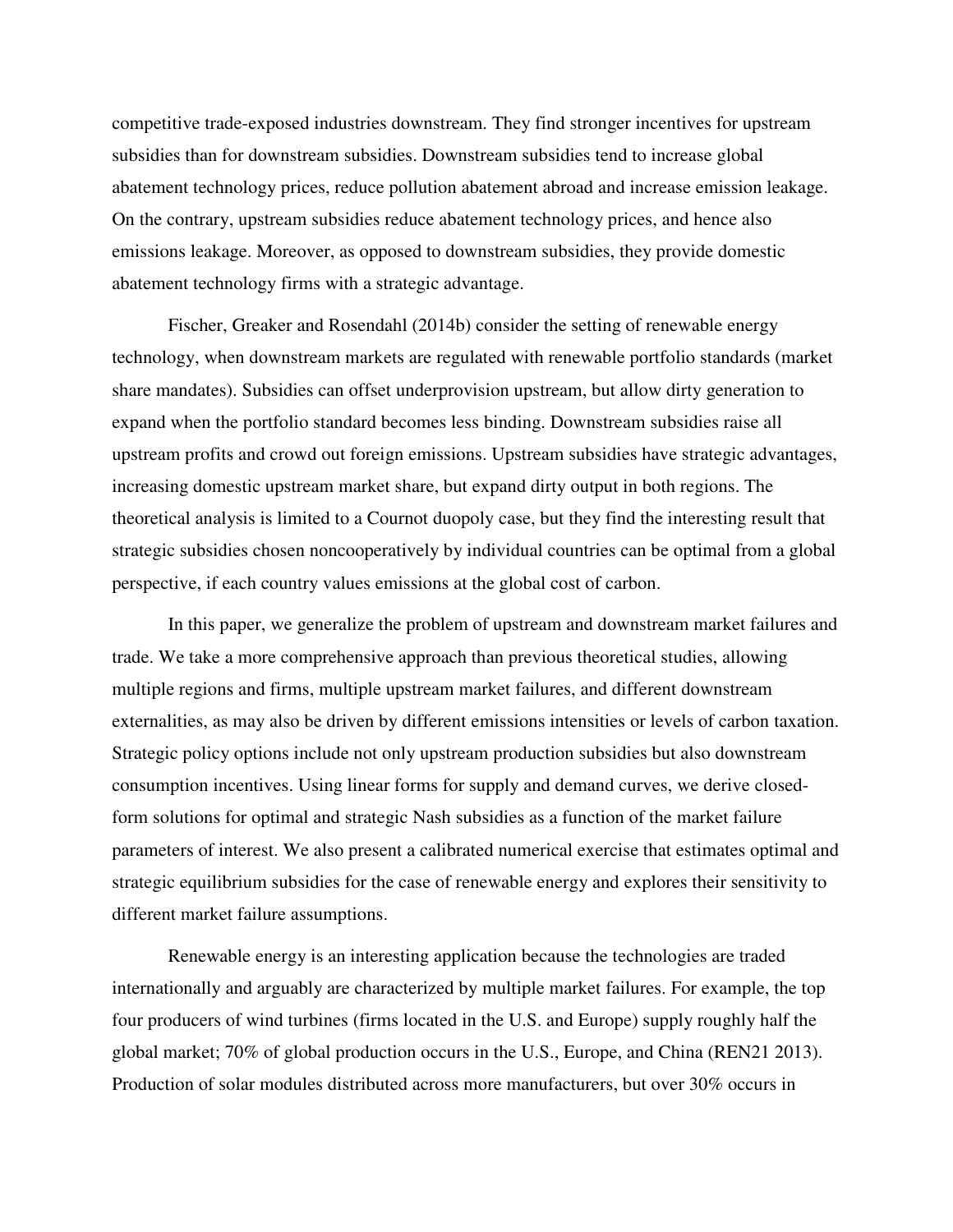China; scale economies and learning are important factors in that sector (Nemet 2006, 2009; Swanson 2006; Schaeffer 2004; Bruton 2002; Smale 2006).

The external benefits of renewable energy deployment are also highly sensitive to where and how they are applied. The extent to which they reduce emissions depends both on a country's supply mix of polluting energy sources as well as the downstream policy environment: whether countries value the social costs of carbon, and to what extent they price their emissions.

We find several potential rationales for subsidies, particularly for upstream production, not only for individual countries but also from a global perspective. In particular, we find that strategically determined subsidies may actually *under*correct market failures, rather than be overly generous to domestic producers.

In the next section we describe our general model framework. Next we derive results isolating the different market failures. Then we use a numerical model to explore optimal subsidies for renewable energy technologies used in the electricity sector. The final section concludes.

## **Model Framework**

 $\overline{a}$ 

We present a partial equilibrium model of a single sector in which production and consumption of an identical environmental good (e.g., a wind turbine or solar panel) occurs across multiple countries with trade. As we have in mind a relatively small sector in the economy, we forego modeling general equilibrium effects, noting that under standard assumptions the results carry through in a general equilibrium model with terms of trade.<sup>4</sup>

Consider a world divided into three regions: a domestic producing and consuming region (1), a foreign producing and consuming region (2), and a third-party consuming region (3). Markets are decentralized, and the products are assumed to be identical; this assumption allows for consistency of representation across the different market failures, as well as for the parameterization of downstream demand for renewable energy technology in our numerical application.

<sup>&</sup>lt;sup>4</sup> Brander and Spencer (1985) show this with an additive utility function including a perfectly competitive numeraire good.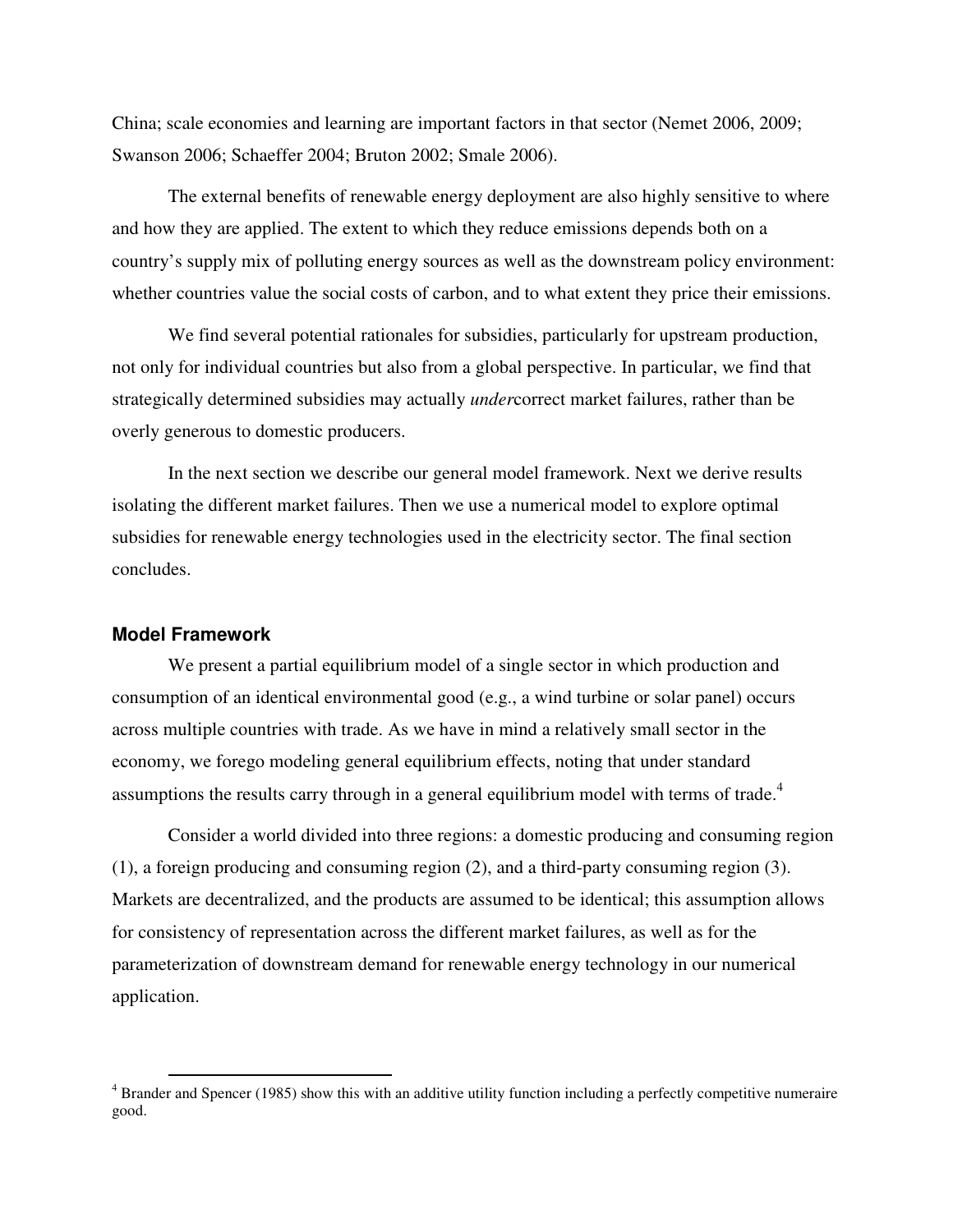Each producing region  $i = \{1, 2\}$  may offer to subsidize downstream deployment by  $\eta_i$ and/or to lower the unit delivery costs of the upstream technology firms by  $\gamma$ . We assume the third country has no subsidy policies (for example, a developing country without climate policy obligations); thus,  $\eta_3 = 0$ .

Let us assume the following linear demand functions for the technology in each country, where  $m_i$  is a measure of downstream market share of region *i* (and  $\sum_i m_i = 1$ ).<sup>5</sup>

$$
x_i = m_i \left( \frac{a - (P - \eta_i)}{b} \right)
$$

Total demand is  $X = x_1 + x_2 + x_3$ . This gives us an inverse demand function facing the upstream producers of  $P = A - BX$ , where the slope equals the identical individual slopes  $B = b$ , and the intercept equals the weighted average intercept  $A = a + \overline{\eta}$ , where  $\overline{\eta} = \sum_i m_i \eta_i$ .

Consumer surplus is the area under each linear demand curve above the consumer price:

$$
CS_i = \frac{m_i \left(a - (P - \eta_i)\right)^2}{2b}
$$

Governments place a value on domestic profits, Π*<sup>i</sup>* , domestic consumer surplus, *CS<sup>i</sup>* , net revenues  $TR<sub>i</sub>$ , and global downstream externalities,  $E<sub>G</sub>$ . They ignore effects on foreign producer profits and consumer welfare, and possibly undervalue external benefits  $(v_i \lt v_G)$ . (Since the environmental spillover case is the most interesting, let us assume that the external benefits are reductions in a global pollutant like greenhouse gases, as opposed to a local pollutant).<sup>6</sup>

Welfare for each of the three regions is

 $\overline{a}$ 

$$
W_1 = \Pi_1 + CS_1 + TR_1 + v_1E_G
$$
  
\n
$$
W_2 = \Pi_2 + CS_2 + TR_2 + v_2E_G
$$
  
\n
$$
W_3 = CS_3 + v_3E_G
$$
  
\n
$$
W_G = W_1 + W_2 + W_3 + (v_G - v_1 - v_2 - v_3)E_G
$$

 $<sup>5</sup>$  One could vary other demand parameters by country, as we do in the numerical simulations, but the strategic issues</sup> related to heterogeneous downstream demand are captured sufficiently by the parameter *m.* 

<sup>&</sup>lt;sup>6</sup> For example, EPA calculates that the marginal benefits of emissions reductions in the U.S. domestically are roughly \$3, while global marginal benefits are \$31 (Metcalf 201?). EPA guidelines are to use the global social cost of carbon.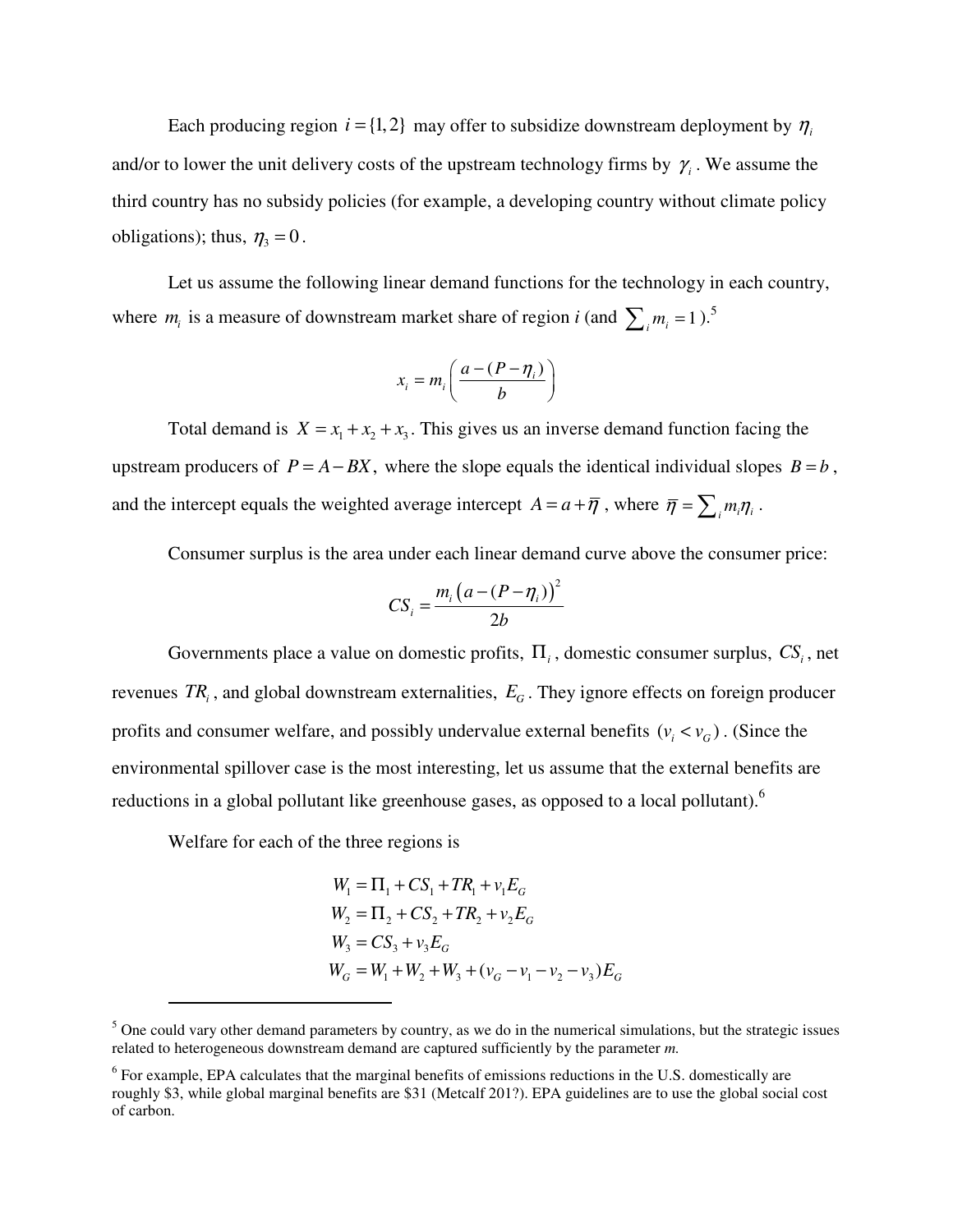Total revenues are the cost of the upstream and downstream subsidy payments for a producer country:  $TR_i = -\gamma_i Y_i - \eta_i x_i$ . The external benefits are proportional to consumption of the product, and we allow different countries to have different global benefits from the environmental good:  $E_G = \mu_1 x_1 + \mu_2 x_2 + \mu_3 x_3$ ; for example, renewable energy use can displace emissions from fossil energy by factor  $\mu_i$  in country *i*.

The strategic subsidy choice can be modeled as a two-stage game. In the first stage of the game, a region chooses whether and how much to subsidize downstream and upstream. We may think of this cost subsidy as the net effect of a range of policies, including direct subsidies, R&D support etc.<sup>7</sup> In the second stage of the game, downstream demand is met, and the technology firms compete to supply renewable energy technology equipment to the downstream consumers in all regions.

We first solve for the optimal subsidy strategy from the point of view of a global planner. We then consider a Nash equilibrium, in which each region chooses optimal subsidies, given the choices of the others. We may also consider unilateral policies, assuming no subsidies in the other regions, or second-best subsidies, when trade rules, say, prohibit the use of either upstream or downstream subsidies.

We begin with the simplifying assumption that our two producing regions are symmetric. We will later relax this assumption to explore asymmetry numerically. All the solutions can be derived algebraically, and for convenience we do this in Mathematica and report only the results; more details are given in the Appendix, and files are available upon request. Knowing the market equilibrium response to subsidies, each actor maximizes welfare with respect to the policy levers it controls, upstream and/or downstream subsidies in the producing states, taking as given the policy choices in the other region.

Specifically, the global planner would maximize global welfare with respect to choosing upstream and downstream subsidies in each producing region; i.e.,

 ${\partial W_G / \partial \gamma_1 = 0, \partial W_G / \partial \eta_1 = 0, \partial W_G / \partial \gamma_2 = 0, \partial W_G / \partial \eta_2 = 0}.$  When effects are symmetric, we

l

<sup>&</sup>lt;sup>7</sup>The welfare effects of R&D support may be different from the effects of direct subsidies. This is disregarded in our welfare analysis below as we do not focus on innovation externalities.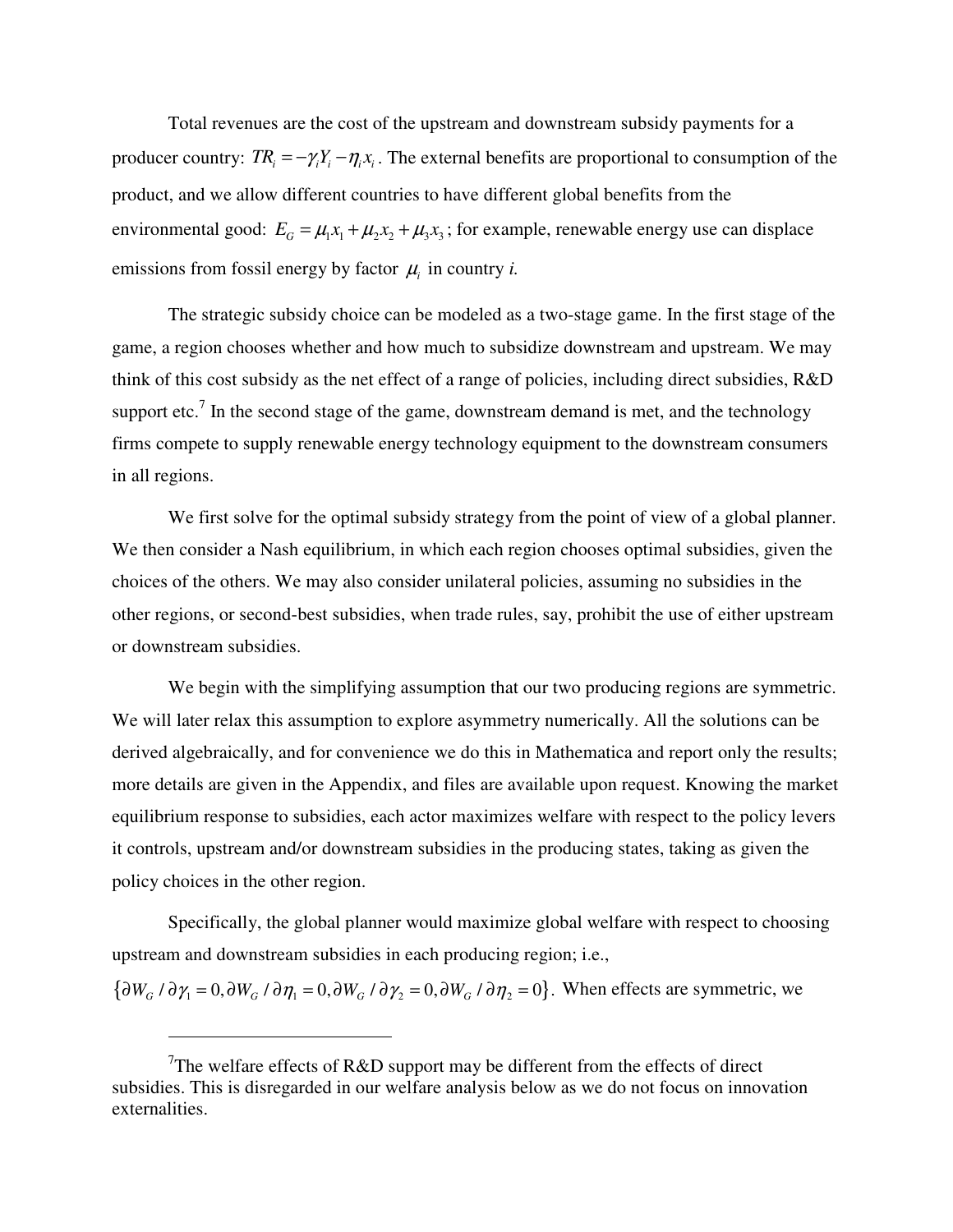restrict the optimal subsidies to be symmetric, to allow better comparison to the noncooperative equilibrium. We also consider the cases in which either downstream or upstream subsidies are restricted to zero, implying the conditions  $\{\partial W_G / \partial \gamma_1 = 0, \eta_1 = 0, \partial W_G / \partial \gamma_2 = 0, \eta_2 = \eta_1\}$  or  $\{\gamma_1 = 0, \partial W_G / \partial \eta_1 = 0, \gamma_2 = 0, \partial W_G / \partial \eta_2\}.$ 

In the Nash game, each producing country maximizes its own welfare, taking as given the subsidy choices of the other actor, and knowing the subsequent effects on the international market equilibrium. In equilibrium,  $\{\partial W_1 / \partial \gamma_1 = 0, \partial W_1 / \partial \eta_1 = 0, \partial W_2 / \partial \gamma_2 = 0, \partial W_2 / \partial \eta_2 = 0\}$  all must hold. In the cases where subsidy choice is restricted either upstream or downstream, we consider  $\{\partial W_1 / \partial \gamma_1 = 0, \eta_1 = 0, \partial W_2 / \partial \gamma_2 = 0, \eta_2 = 0\}$  and  $\{\gamma_1 = 0, \partial W_1 / \partial \eta_1 = 0, \gamma_2 = 0, \partial W_2 / \partial \eta_2 = 0\}.$ 

#### **Market Failures**

We elaborate the three types of market failures: imperfect competition, downstream externalities, and external scale economies. All of our market failures lead to underprovision of the good, which can in theory be corrected by either upstream or downstream subsidies. It is important to make the distinction between these policy levers, since the strategic incentives differ, as do WTO disciplines. We also emphasize production and consumption subsidies, while the trade literature has more traditionally evaluated export subsidies; for the case of renewable energy, the former are much more important in practice than the latter.

#### **Imperfect Competition**

We begin with the market failure of imperfect competition in the upstream market. As we consider identical products, we model the well-known case of Cournot competition. The analysis is similar to Brander and Spencer (1985) and Eaton and Grossman (1986), but we include consumption as well as production subsidies, allow for multiple firms within each country, and place a greater focus on the global welfare effects of internalizing the upstream market failure.

The Cournot framework is well suited not only for placing the results in context with the previous trade literature but also for representing the renewable energy technology industry. Wind turbine manufacturing is highly concentrated among a few major players, as previously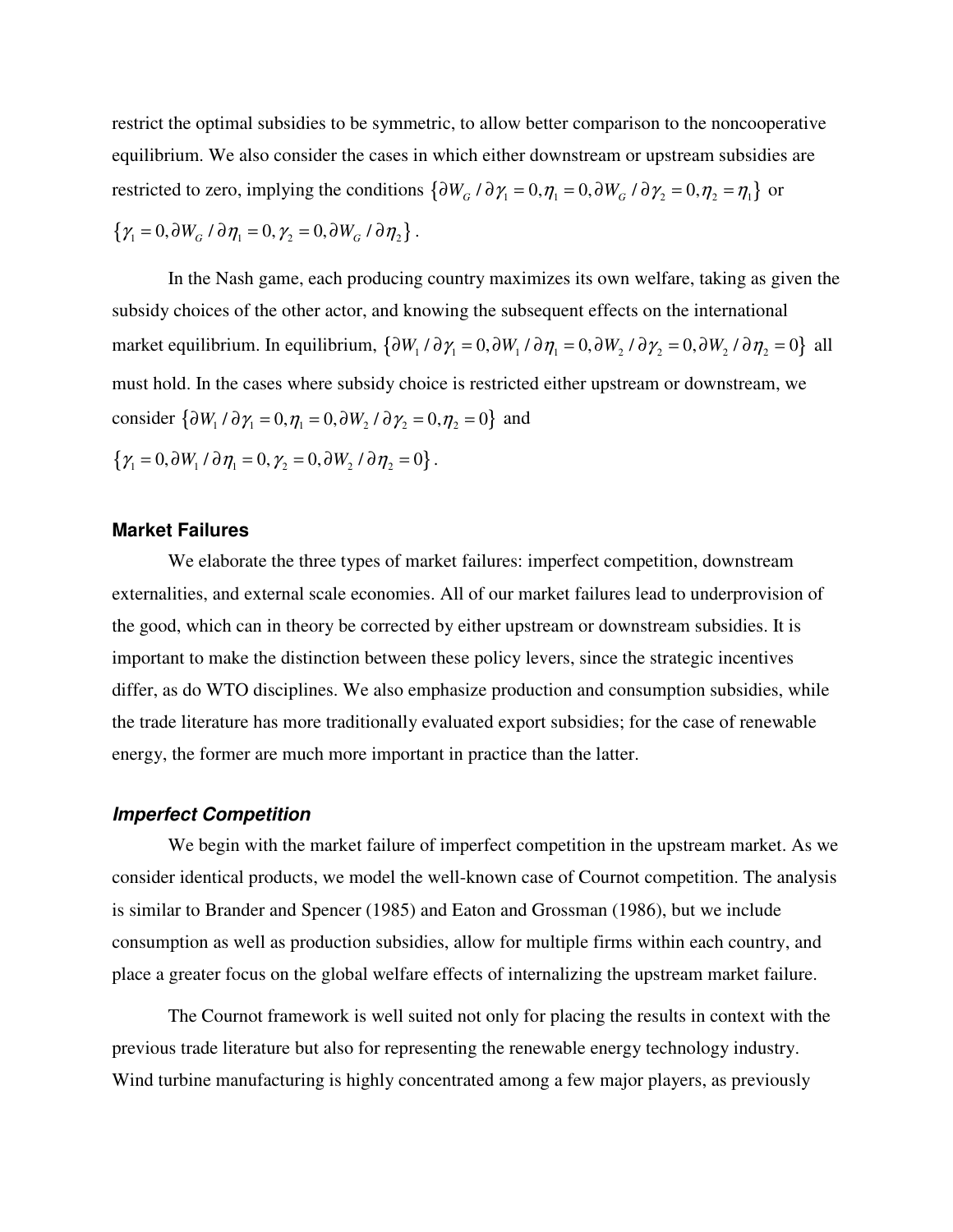noted. Pillai and McLaughlin (2013) observe that in the solar industry, although products are vertically differentiated by module efficiency, firm markups are positively associated with firm size, as would be implied by a Cournot model.

With Cournot competition, firms essentially compete by choosing production capacity, and this commitment ensures any subsequent price competition allows for positive markups. Assume there are  $N = n_1 + n_2$  firms that are identical, save for the upstream subsidy policy of their country.<sup>8</sup> Total production is  $Y = Y_1 + Y_2 = n_1y_1 + n_2y_2$ , and in the supply and demand equilibrium  $P = A - BY$ . A firm country in *i* maximizes profits, taking as given the output quantity choices of the other firms (at home and abroad) and any subsidy  $\gamma$ <sub>i</sub> being offered it:

$$
\pi_i = (A - B(y_i + Y_{-i}) - c + \gamma_i) y_i
$$

The first-order condition has marginal revenue equal to marginal cost:

$$
A - c + \gamma_i - B(Y + \gamma_i) = 0
$$

Let  $\overline{\gamma} = (n_1 \gamma_1 + n_2 \gamma_2) / N$ . From the first-order conditions and the above demand function, we have equilibrium output of a firm in each country and overall:

$$
y_d = \frac{A - c + \gamma_d + N(\gamma_d - \overline{\gamma})}{B(N+1)}; \quad Y^C = \frac{N(A-c) + \overline{\gamma}}{B(N+1)}
$$

And the equilibrium price, which includes a cost markup

 $\overline{a}$ 

$$
P^{C} = c - \overline{\gamma} + \frac{A - c + \overline{\gamma}}{N + 1}
$$

At the social optimum, absent any other market failures, we would have  $P = c$  in all jurisdictions and  $Y^{C^*} = (A - c) / B$ . In theory, this result could be achieved with either downstream and/or upstream subsidies; however, if the planner is restricted from setting downstream subsidies in the third region, then the optimal subsidies would be upstream and satisfy  $\bar{\gamma}^* = (\bar{a}-c)/N$ . The more concentrated is the industry (smaller *N*), the greater the underprovision and the higher the correcting subsidy. Note that since costs are identical, the

 $8$  Firm asymmetry has been explored in de Meza (1986) and Neary (1994). We will allow for countrylevel asymmetries. As discussed in Eaton and Grossman (1986), Horstmann and Markusen (1984) and Venables (1985) analyze the effects of trade policy with free entry for the case of Cournot competition.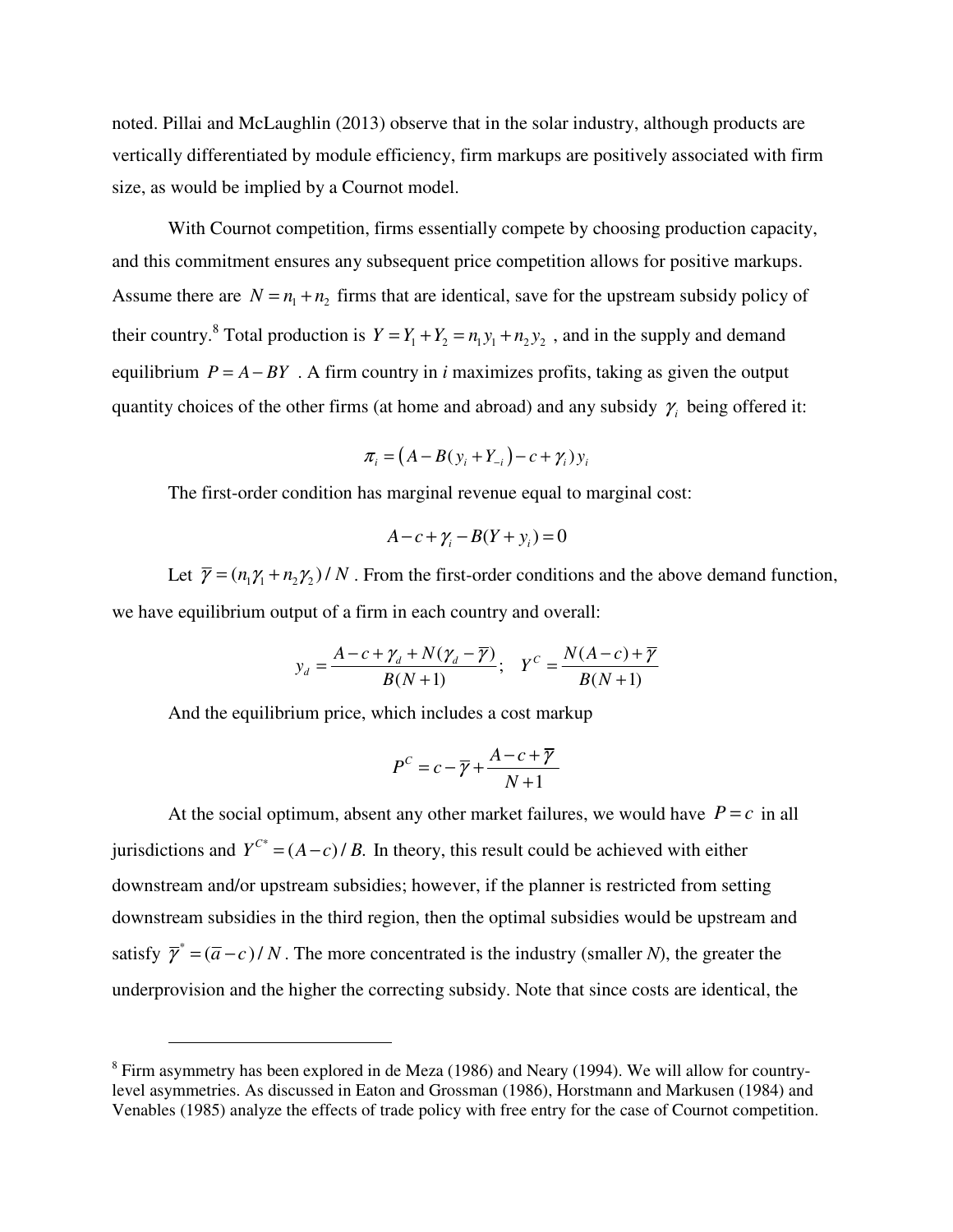planner does not care where production (or subsidizing) occurs; for ease of comparison, we will assume subsidies are applied symmetrically.

To explore the different incentives for individual regions as compared to the planner, we derive the analytical results for symmetric producer countries (as in Brander and Spencer 1985, but with multiple firms), and report them in the Appendix. (In subsequent simulations we will allow for asymmetries across regions.) Solving for the optimal subsidies, we prove the following results when the upstream market competes in Cournot fashion:

## *Proposition 1(a): In the Nash equilibrium, strategic countries subsidize both upstream and downstream, while the social planner subsidizes only upstream.*

As discussed above, the market failure of imperfect competition is an upstream one, so the planner finds upstream subsidies sufficient to internalize it. Strategic countries, however, recognize that the upstream subsidy depresses the market price for foreign sales, and thus use some downstream subsidies to help support the global price and boost their terms of trade.

# *Proposition 1(b): To the extent that the third country has downstream market share, the sum of the Nash subsidies are less than the planner's subsidy.*

The larger is the third country share, the more that strategic countries shift their subsidies downstream and underprovide them overall, since the downstream subsidy is less efficient at counteracting the upstream market failure. We also show that the more competition there is upstream (more firms), the smaller the subsidies, and the smaller the share of upstream subsidies.

# *Proposition 1(c): In the absence of a third-country market, the Nash equilibrium replicates the social optimum.*

With no net exports in a symmetric equilibrium, the strategic trade incentives are eliminated, and the countries just offset the upstream market failure.

The next propositions consider the results when the parties are restricted (such as by international trade law) from implementing certain types of subsidies.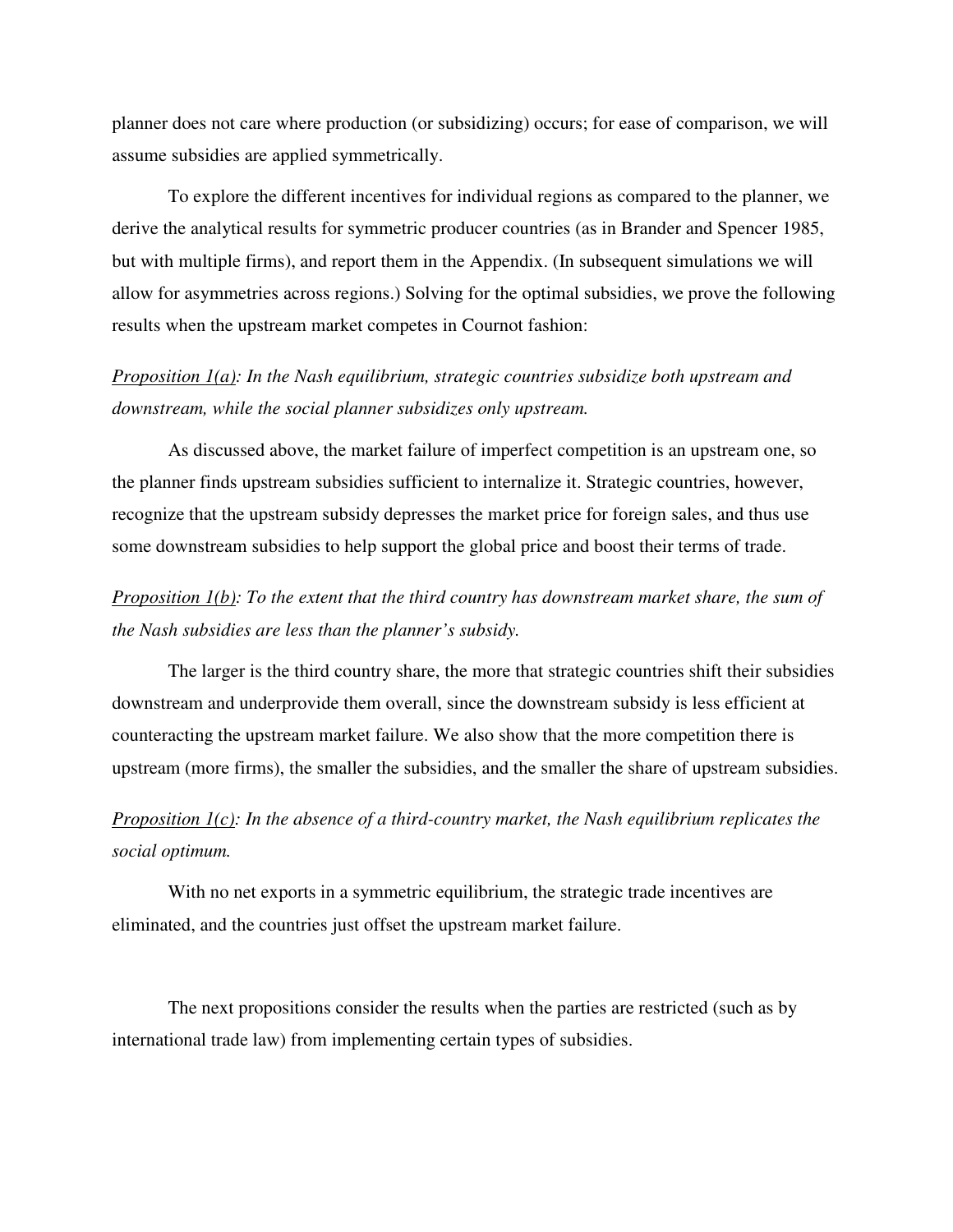## *Proposition 2(a): If the downstream subsidy is not available, producer countries underprovide upstream subsidies to a greater extent.*

Without the downstream subsidy to prop up the global technology price, strategic countries use smaller upstream subsidies than in the dual-policy Nash equilibrium. Furthermore, the subsidies are even lower to the extent that the third country has downstream market share, revealing both the deleterious effects on terms of trade and the insufficient concern for those consumers, compared to the global planner.

## *Proposition 2(b): If the upstream subsidy is not available, producer countries underprovide downstream subsidies to the extent they have downstream market share.*

Without the upstream policy tool, the globally optimal downstream subsidies in the producer countries are positive, but less than the optimal upstream subsidy, given that they are a second-best instrument for counteracting the upstream market failure. Furthermore, strategic countries provide even smaller downstream subsidies, as part of the effect is to bid up the global price for their own consumers. However, if the entire technology market is for export to the third country, strategic countries provide the globally second-best downstream subsidies.

Thus, if the upstream market is characterized by Cournot competition, there is no clear need in this partial equilibrium model for restrictions on production subsidies. The emphasis on global welfare is important. For example, Brander and Spencer (1985) look at the case of Cournot countries with production subsidies and find that producing countries would be jointly better off with *lower* subsidies (which we also demonstrate in the Appendix); however, they do not note that global welfare would be higher with *higher* subsidies. In essence, based on our models, an argument for trade law restrictions on upstream subsidies is one of facilitating collusion in the upstream market, not for improving global welfare.

#### **Competitive Upstream Markets and Downstream Externalities**

To focus now on the downstream external effects, let us assume that our two producer countries have price-taking firms. Since we want to think about an international trade context that allows for asymmetric policies and thereby asymmetric costs, without imperfect competition, we must either assume imperfect substitutability (as in Melitz 2005) or upward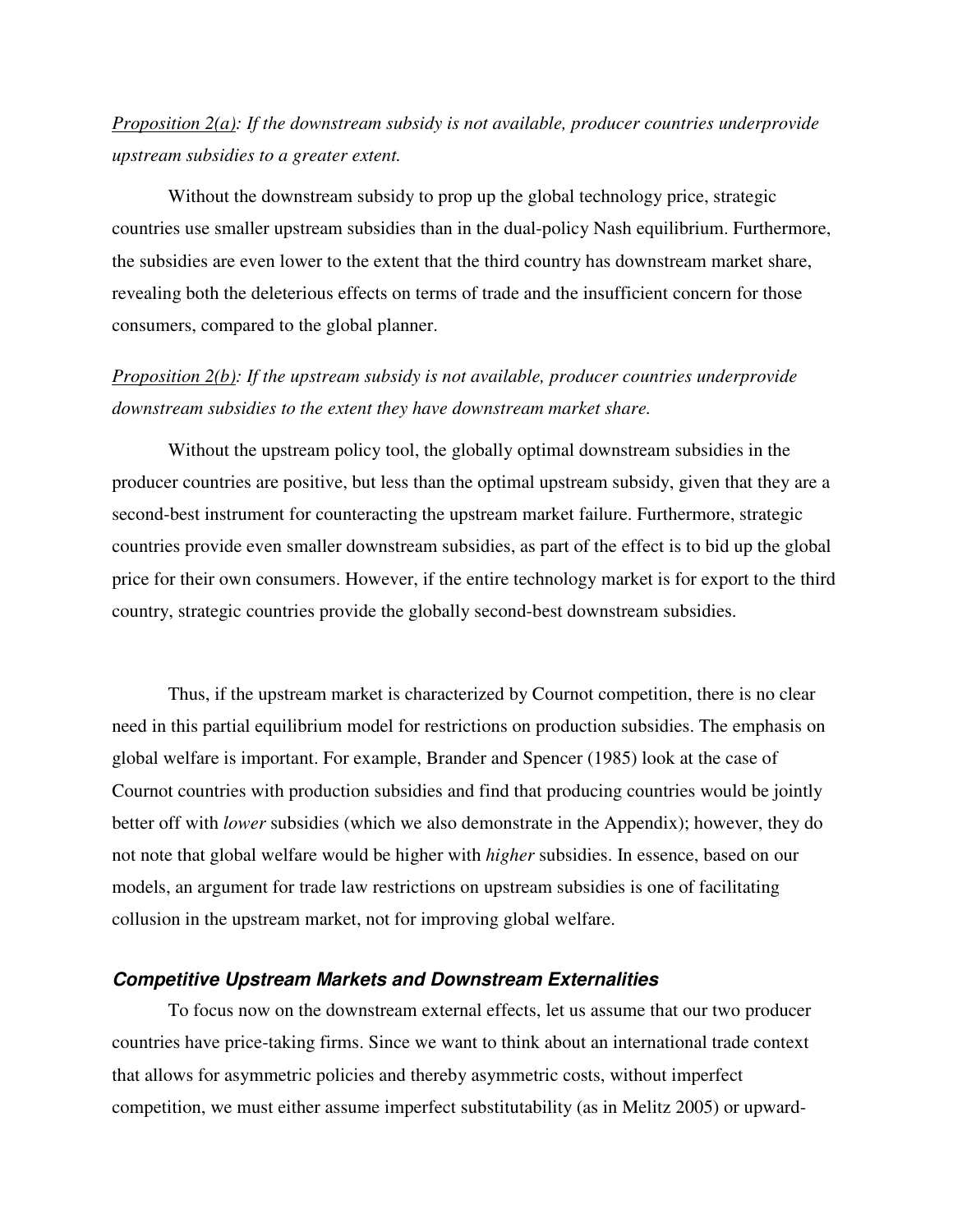sloping marginal costs of own production, such as can arise from production lines of heterogeneous producers with limited capacities (as in Laffont and Tirole 1996). We take the latter route, in order keep the same demand functions with identical products. We will observe that, even without imperfect competition or downstream externalities, having positive producer surplus makes strategic countries want to engage in industrial policy, in order to influence the terms of trade.

Consider a representative, price-taking firm in each country; marginal costs are linear and upward sloping. Domestic industry profits (for  $d = \{1, 2\}, f = \{2, 1\}$ ) are

$$
\pi_d = (P + \gamma_d - (c + hy_d)) y_d
$$

From the first-order conditions for each firm  $\frac{\partial \pi}{\partial y_d} = P + \gamma_d - (c + 2hy_d) = 0$ ; with  $P = A - B(y_d + y_f)$ , we have in equilibrium

$$
y_d = \frac{h(A - c + \gamma_d) + B(\gamma_d - \gamma_f)/2}{2h(B + h)}; \quad Y = \frac{A - c + \overline{\gamma}_b}{B + h}
$$

where  $\overline{\gamma}_D = (\gamma_1 + \gamma_2) / 2$  is the simple average subsidy. The equilibrium price is

$$
P^{D} = c - \overline{\gamma}_{D} + (A - c + \overline{\gamma}_{D}) \frac{h}{B + h}
$$

(Note that an equilibrium with both countries producing requires that one does not fill all global demand by driving the price below the marginal cost at zero production in the other country:  $\gamma_f - \gamma_d \le h(A - c + \gamma_d) / B$ . Since we will look at symmetric equilibria, this always holds, but in general it requires a positive *h*.)

#### **Strategic subsidies without environmental benefits**

First, it is useful to understand strategic incentives with this kind of competitive market, characterized by increasing marginal costs, regardless of environmental spillovers. All results are derived in the Appendix.

*<u>Proposition 3</u>: With a competitive upstream market, if*  $v_g = 0$ *, then the optimal policy is to have* no subsidies (  $\gamma_i^*$  =0 ); however, the Nash equilibrium has producer countries taxing upstream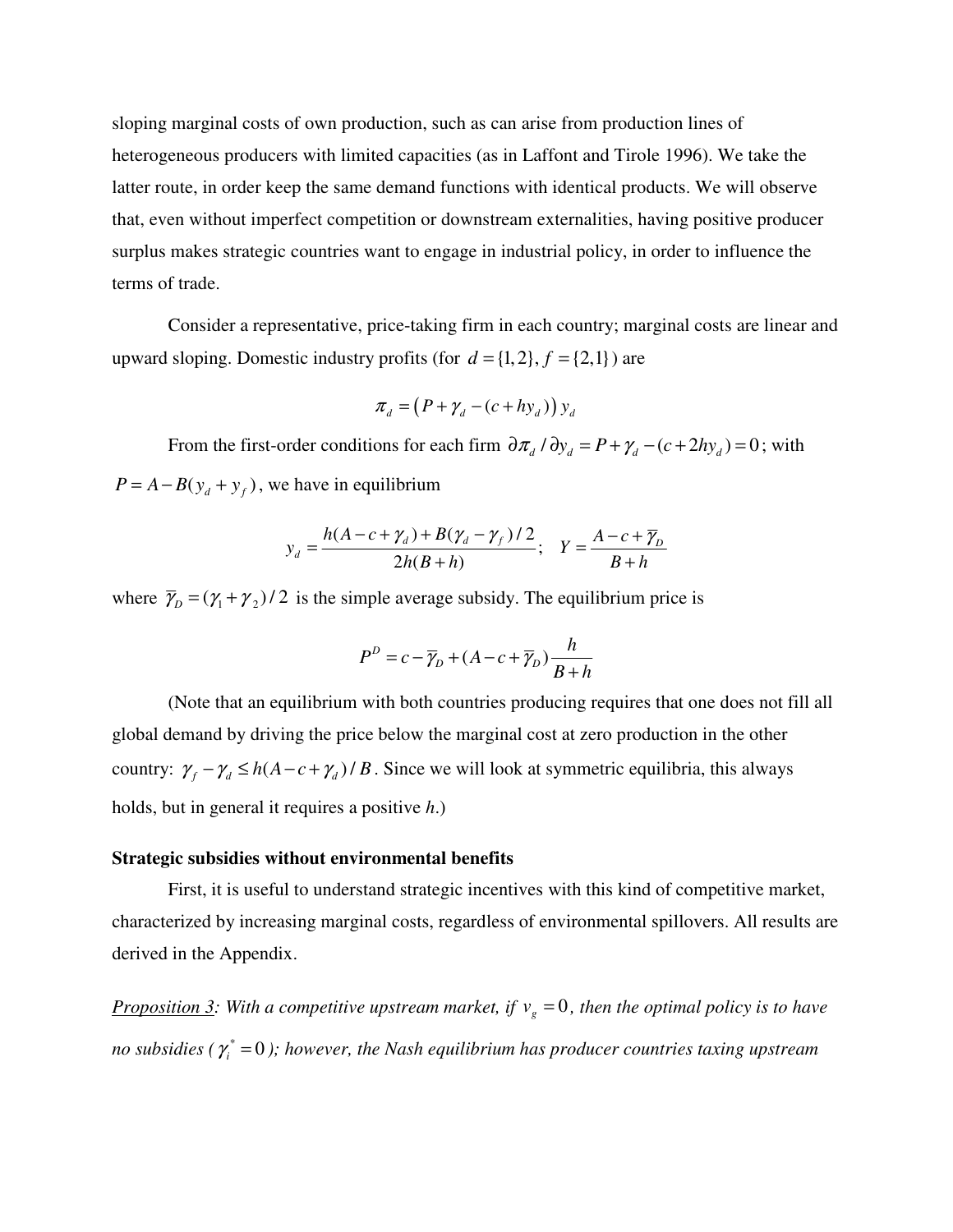*and subsidizing downstream by an equivalent amount, to the extent that they are net exporters:*   $(\gamma_{i, v_i=0}^{Nash} = -\eta_{i, v_i=0}^{Nash}, i = \{1, 2\})$ .

Both of these strategies serve to drive up global technology prices and capture rents from the third region. Furthermore, since marginal production costs are increasing within a country, there may be some incentive to shift the cost of production to the other producing region. For these reasons, the tax/subsidy shift is increasing with the third party market share and, up to a point, with the slope of the supply curves.

The planner, on the other hand, has no incentive to interfere in the absence of an externality.

#### *Corrollary: In a symmetric-country duopoly, strategic subsidies are zero.*

With neither country being a net exporter, there is no incentive to influence the terms of trade. However, if the downstream demand functions differ, the duopoly equilibrium will deviate from the social optimum. For example, if one country has a larger downstream consumption market share  $(m_a > m_f)$ , all else equal, they will tax downstream and set an equal subsidy upstream, while the exporting country will do the opposite, but at different levels. The net effect of the taxes/subsidies is to reduce total output.

These benchmark subsidies will serve to compare with subsidies in the presence of global environmental externalities.

#### **Strategic subsidies with environmental benefits**

Now suppose that the consumption of the product downstream has an external benefit of  $v_G$  per unit, as in the case of an environmental good. Again, with this market failure, we have underprovision in the absence of subsidies. At the social optimum, we want the price to equal the marginal social cost in each downstream country:  $P_{D,i}^* = c + hY - v_G\mu_i$ . Since the externality is downstream, this would suggest implementing the subsidies downstream  $(\eta_i^* = \mu_i v_G, \forall i)$ . However, if there is a third-party country and it does not have these policy levers at its disposal, the optimum cannot be achieved with downstream subsidies alone. If the marginal benefits of the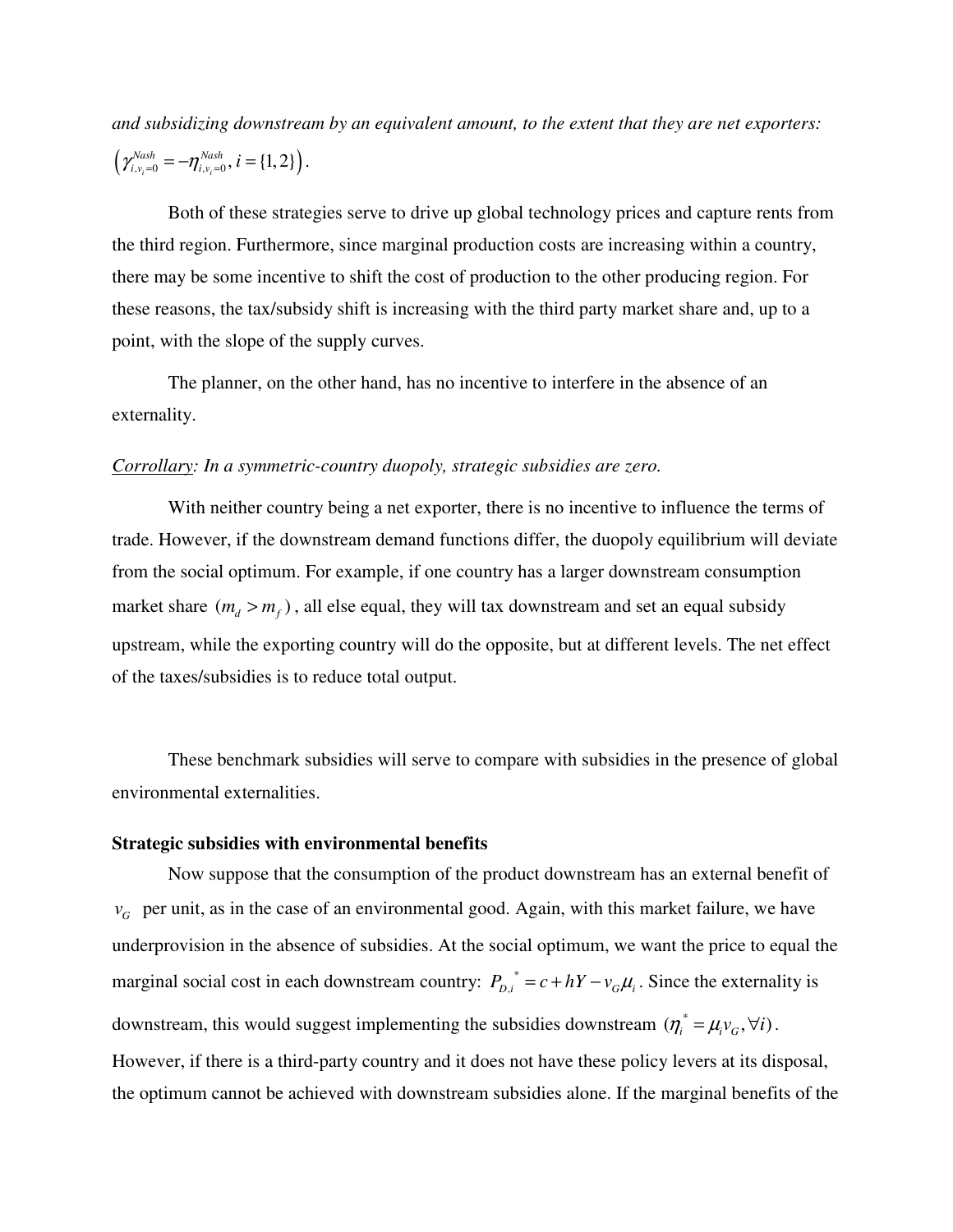good are equal across all countries  $(\mu_i = \mu, \forall i)$ , then upstream subsidies of  $\gamma_1^* = \gamma_2^* = v_G \overline{\mu}$  alone suffice to achieve the optimum. But when marginal benefits differ, a combination of up- and downstream subsidies are needed to maximize welfare.

We find the following results with strategic subsidies:

*Proposition 4: The globally optimal policy is to subsidize upstream at the rate of the thirdcountry marginal benefit, and to subsidize consumption in the producer countries according to the difference in the marginal benefit from that of the third country:* 

 $\{\gamma_1^* = \gamma_2^* = \gamma^* = v_G \mu_3; \; \eta_i^* = v_G (\mu_i - \mu_3)\}, i = \{1, 2\}.$ 

With an external environmental benefit from downstream consumption, the planner wants the total subsidy in each country to equal the social marginal benefit; i.e., that  $\gamma^* + \eta_i^* = v_G \mu_i$ ,  $\forall i$ . If subsidies cannot be implemented in the third-party country, the optimal strategy is to use the uniform upstream subsidy to reflect the third-country's external benefit, while downstream subsidies (or taxes) are used in the producer countries to adjust net subsidy.

*Proposition 5(a): In the Nash equilibrium with perfect competition, the sum of the subsidies equals the marginal benefit as valued by that country:*  $\gamma_i^{Nash} + \eta_i^{Nash} = v_i \mu_i$ ,  $i = \{1, 2\}$ .

The individual subsidies combine the cost-shifting components defined in the subsection above with an external benefit component that is positive and increasing with  $v_i$ . Since the upstream and downstream cost-shifting components offset each other, it is the sum of the external benefit components that equals the valued marginal benefit. In other words, for  $i = \{1, 2\}, \ \ \gamma_i^{Nash}(v_i) = \gamma_i^{Nash}(0) + \chi_i^{up}(v_i); \ \eta_i^{Nash}(v_i) = \eta_i^{Nash}(0) + \chi_i^{down}(v_i)$ , and  $\chi_i^{up} + \chi_i^{down} = \mu_i v_i$ .

*Proposition 5(b): Without a third country, in a symmetric Nash equilibrium, the noncooperative subsidies replicate the social optimum if each country values environmental changes at the global marginal benefit.* 

This follows from Proposition 5(a); under these conditions, neither county is a net exporter and does not want to distort the terms of trade. Thus, if  $v_i = v_G$ , then  $\gamma_i^{\text{Nash}} + \eta_i^{\text{Nash}} = v_G \mu_i = \gamma_i^* + \eta_i^*$ . To internalize the externality, they combine upstream and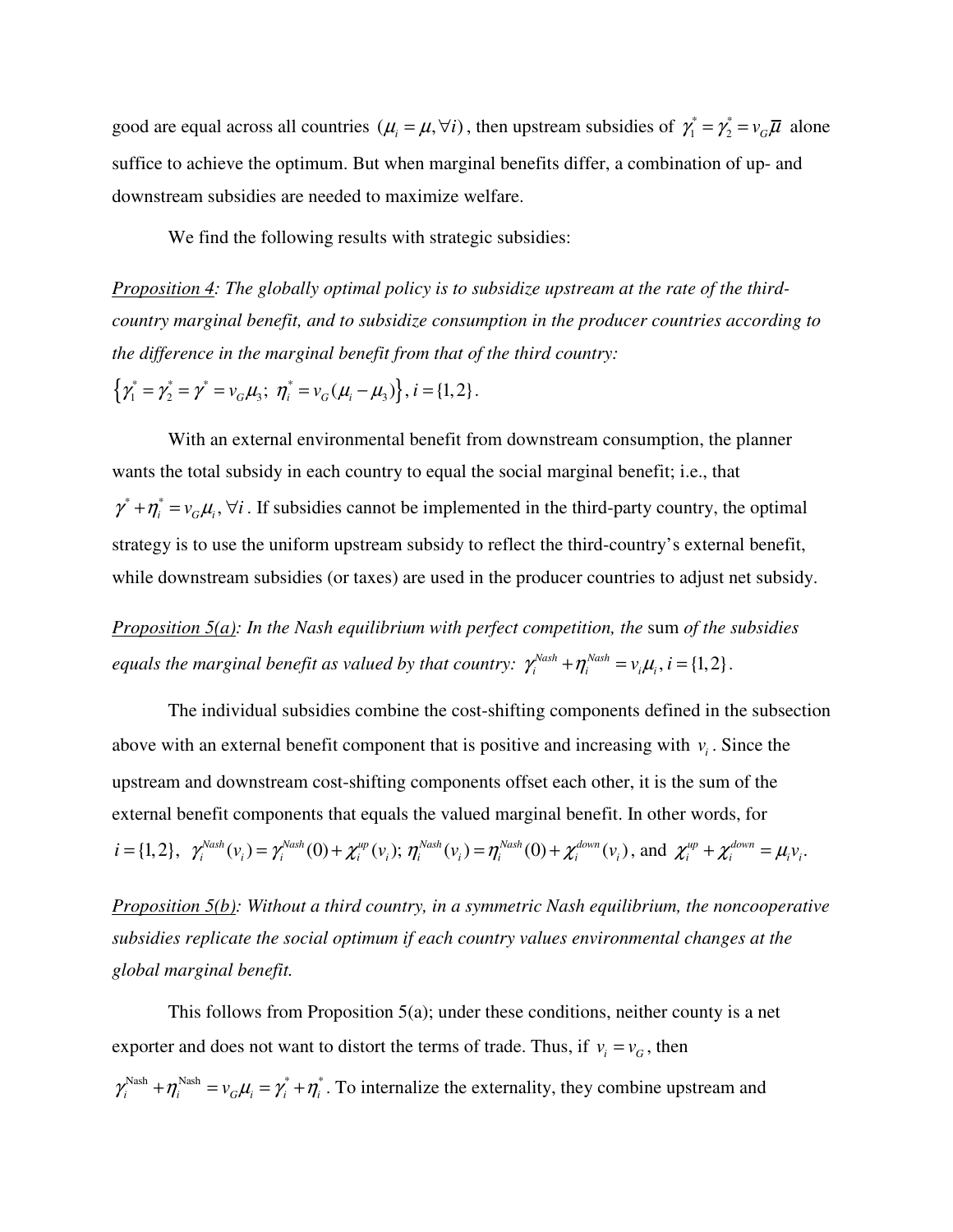downstream subsidies in such a way that the total subsidies equal those desired by the planner for each region, assuming the countries adopt the global valuation of the externality. In this case, the planner is indifferent as to where to target the subsidies, as only the sum matters.

*Proposition 5(c): With a third country, a symmetric Nash equilibrium provides insufficient upstream subsidies and lower environmental gains to the extent that*  $\mu$ *<sub>3</sub> > 0, even if*  $v_i = v_G$ *.* 

Although strategic countries may care about leakage, the incentive to maintain higher export prices remains, resulting in global underprovision of the green good. This underprovision is further exacerbated to the extent that global gains are undervalued locally.

Thus, downstream external benefits provide another situation in which strategic upstream subsidies may be too low from a global welfare perspective.

#### **External Scale Economies**

With scale effects—such as through learning-by-doing, supply chain effects, network economies, etc.— unit costs of production may depend on cumulative industry output. To the extent that these effects spill over to other firms and the benefits are not fully appropriated by the individual actors, scale will be underprovided by the market.

Most processes related to external scale economies are in fact dynamic, and thus beyond the scope of the current paper's model. However, for completeness, in the Appendix, we use a version of the static model to explore the role of spillovers from scale effects, representing them in condensed form by shifting marginal production costs according to cumulative market scale. We take the preceding model of firms as price-takers, but assume that marginal costs are influenced by the total domestic and foreign scale of production, thereby creating spillover effects.

We derive results that bear similarities to those of the other market failures. First, with external scale effects as the only market failure, the globally optimal policy is to offer upstream subsidies. However, strategic countries want to maintain higher prices for their net exports. As a result, they prefer to subsidize downstream, and they may subsidize or tax upstream, depending on whether spillover scale effects dominate individual decreasing returns. Furthermore, if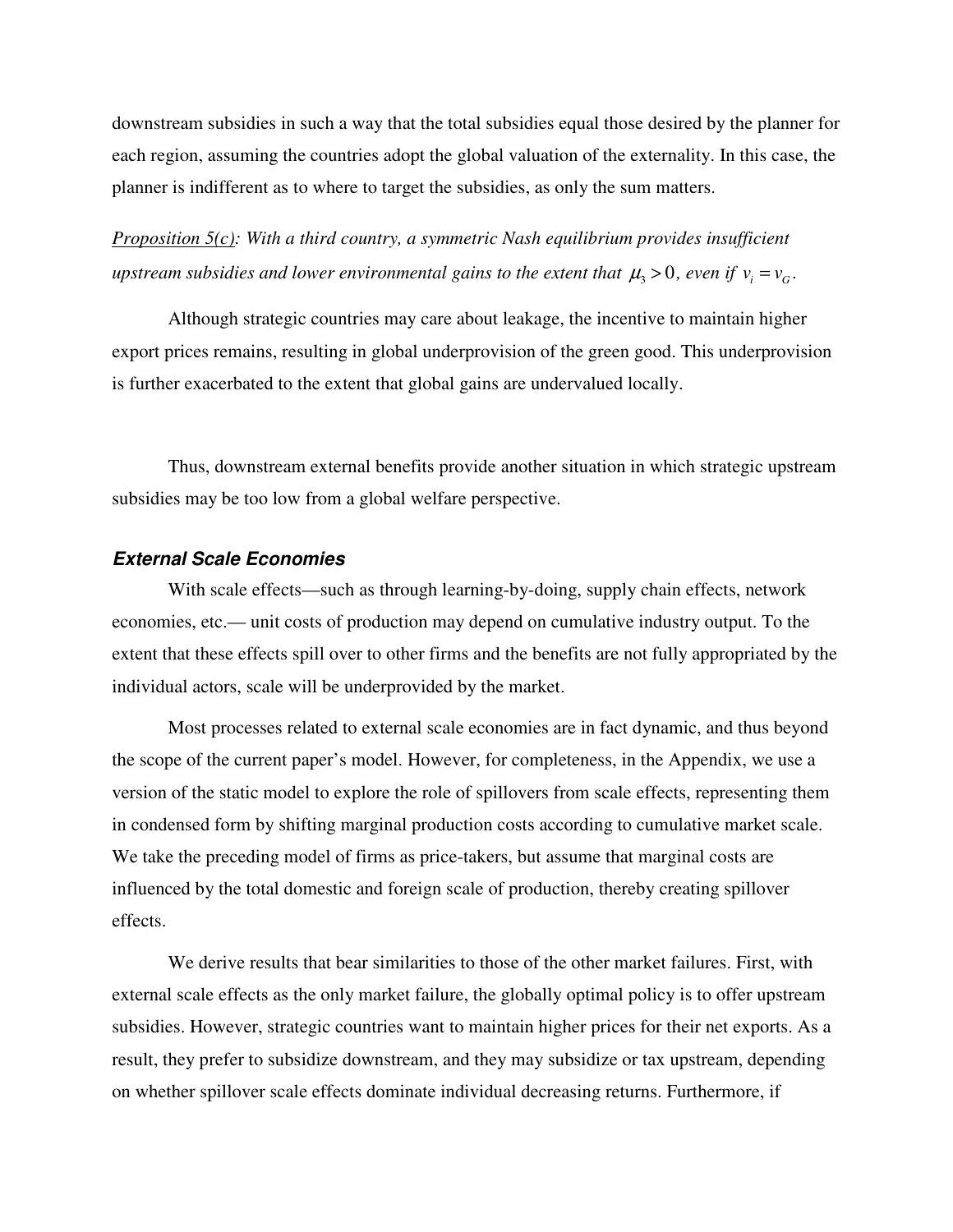downstream subsidies are unavailable, countries tend to underprovide upstream subsidies in the Nash equilibrium. Finally, even without cross-country spillovers—meaning that countries could internalize the spillovers at home—in the Nash equilibrium, countries under-subsidize in total (the sum of the subsidies is less than the planner's) to the extent there is a third-country downstream market. Thus, if the upstream market is characterized by external scale economies, there is no clear need in this partial equilibrium model for restrictions on upstream production subsidies.

## **Combining market failures: an application to renewable energy**

The theoretical analysis draws intuition for situations in which strategic trade partners may underprovide production subsidies in the presence of market failures. In this section, we explore these results quantitatively in a parameterized application to the renewable energy technology sector.

## **Numerical model**

 $\overline{a}$ 

We represent the producer-consumer regions of Europe, the United States, and China, as well as and consumption in the rest of the world (ROW). Each region has a downstream market for electricity generation that is closed to international trade (this framework could be applied equally to renewable fuels in transportation). The downstream markets consist of firms located and owned in the corresponding regions, and competition is perfect.<sup>9</sup> Electricity generation with conventional fossil-fueled technology leads to emissions of some pollutant that may have crossborder damages (e.g.,  $CO<sub>2</sub>$ ). An alternative energy technology is available, such as solar panels, wind turbines, etc., that can produce electricity without emissions.

To calibrate the linear technology demand functions and the emissions consequences, we use simplified static versions of the calibrated electricity sector models in Fischer, Newell and Preonas (2014) for the US and Fischer, Huebler and Schenker (2014) for the EU.<sup>10</sup>

<sup>&</sup>lt;sup>9</sup> The primary assumption is that the fossil supply curve is upward sloping and cost increases are fully passed through. This assumption is less realistic for China, where prices are regulated and adjusted infrequently.

 $10$  These models were designed for looking at endogenous technical change across two stages; to create a static model, we use the first stage only.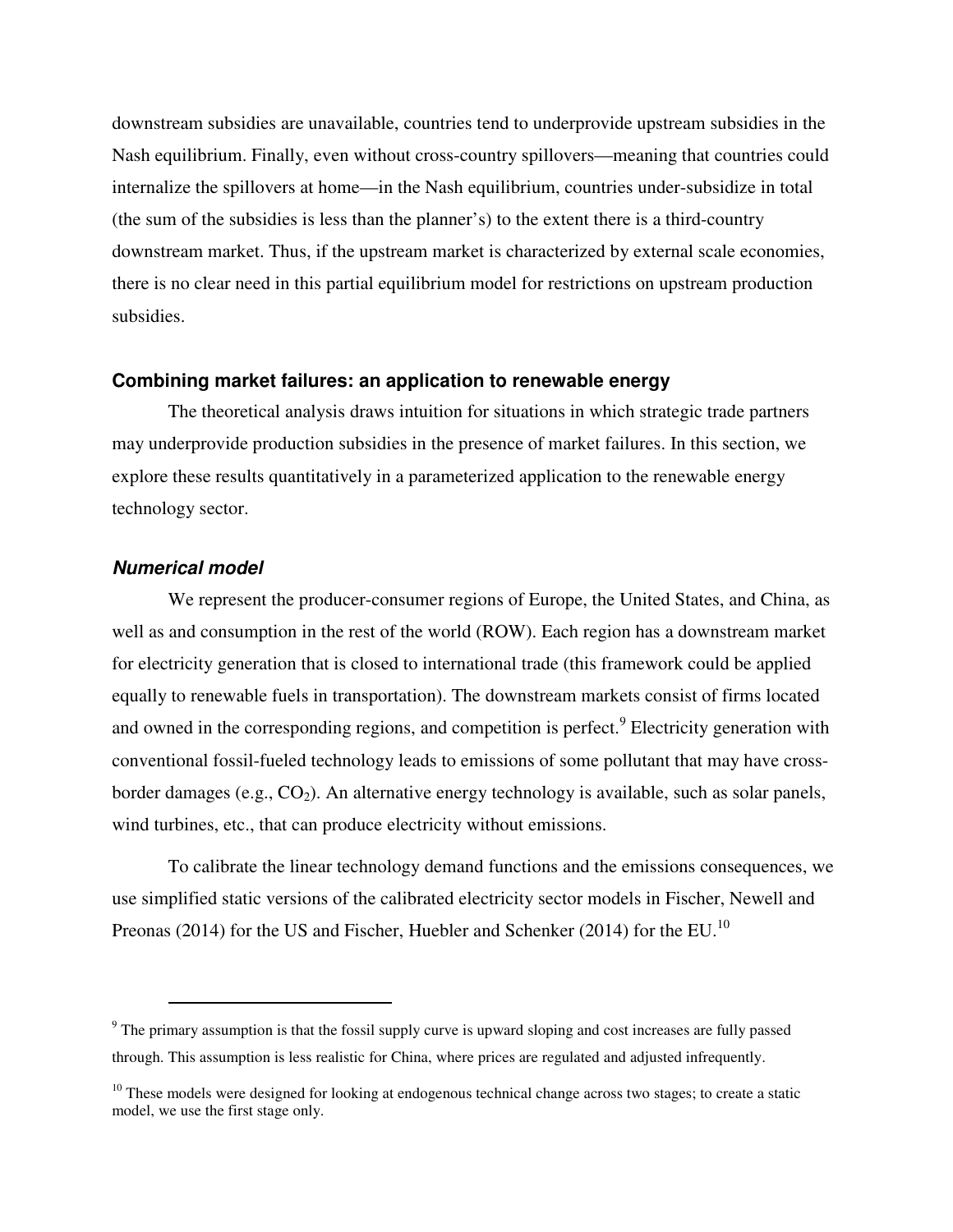The data represent annual electricity production in a near-term horizon of 2015-2020. The downstream electricity market is composed of energy supply curves from coal, oil, natural gas, nuclear, hydro, and non-hydro renewables. The latter are our focus, and they include wind, biomass, solar, and others, with wind being the dominant source. These renewables represent 17% of EU electricity demand and 7% of US demand. All supply sources, as well as consumer demand, respond to changes in electricity and carbon prices. We back out from the system the implied demand for renewable energy capacity, as well as the emissions consequences. For example, in the baseline, the average emissions of non-baseload nonrenewable energy sources (essentially coal and gas, as the capacity of nuclear and hydro is fixed) is 13% higher in the US; however, when we calculate the marginal emissions rates from these sources in response to a small price change, they are twice as high in the US as in the EU.

For China and the ROW, we use the electricity sector supply mix projected for 2020 in the 2013 International Energy Outlook. Lacking comparable data to calibrate their cost functions directly as had been done for the US and EU, we calibrate the slopes of the supply curves to match the same supply elasticities as in the US, as all three are more fossil-fuel reliant than the EU. We note that by 2020, while the EU and US electricity markets are projected to be similar in size, the Chinese power sector will be nearly twice as large, and ROW almost four times as large. In fact, ROW will be the largest consumer of non-hydro renewable energy (as well as nearly everything else) by 2020 in business-as-usual.



**Figure 1: Projected baseline 2020 energy mix by region (IEO 2013)**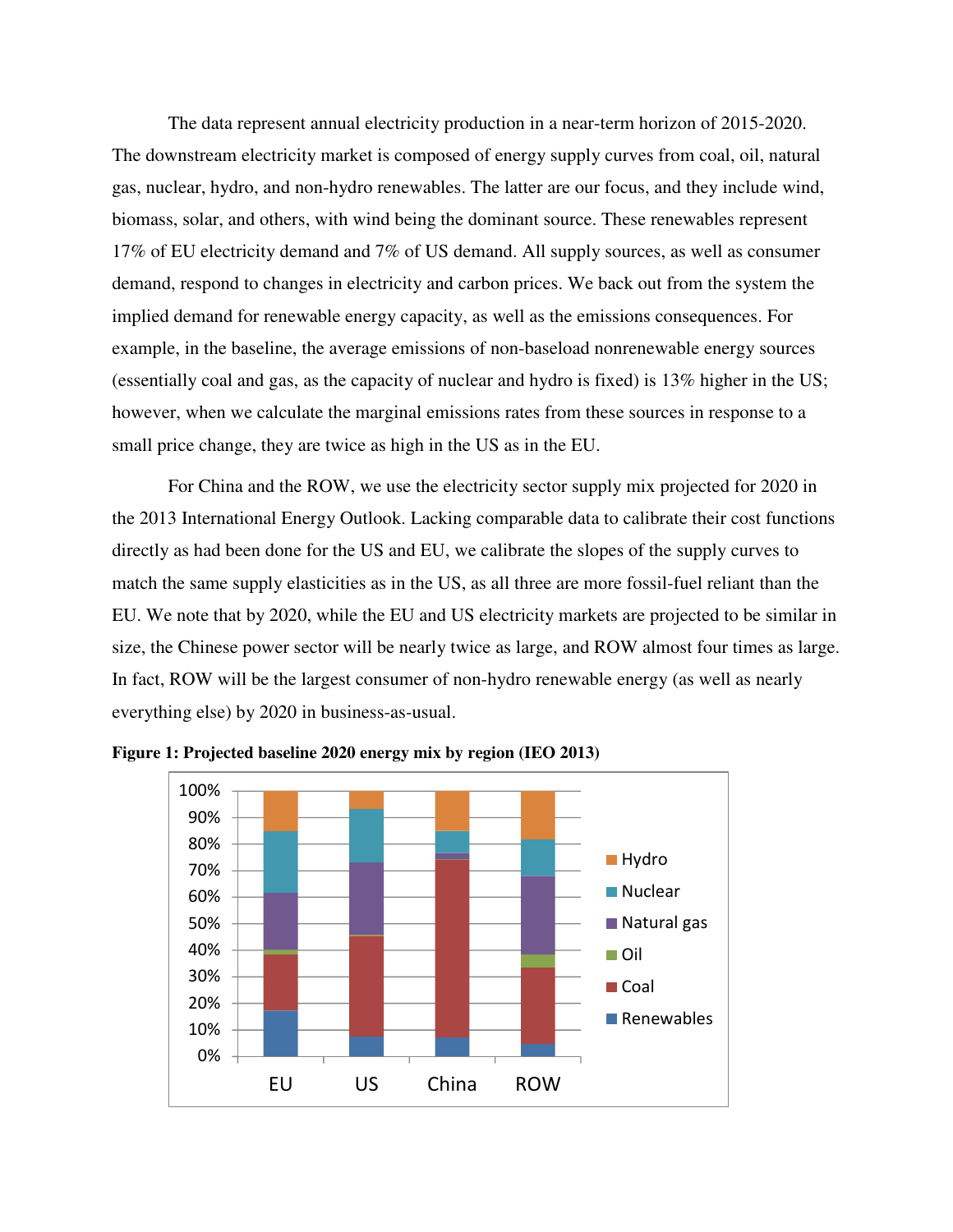Downstream outcomes, including the resulting demand for renewable energy, depend importantly on the downstream policy assumptions. We incorporate a downstream carbon price  $\tau$ <sub>i</sub> that varies across regions, as well as a downstream subsidy to renewable energy. ROW is always assumed to have no policy.

For the upstream market, we draw on the wind turbine manufacturing sector, where the top four producers of wind turbines (located in the U.S. and Europe) supply roughly half the global market; from the top 10 producers, 70% of global production occurs in the U.S. (16%), Europe (38%), and China (17%). For this first series of simulations, we focus on the US and Europe (REN21 2013). The top two producers, GE from the US and Vestas from Denmark, had 15.5% and 14% market shares, respectively, in 2012. In a Cournot model, these kinds of market shares occur when there about 7 firms; we round up to allocate 2 firms each to the US and China and 4 to Europe, to maintain roughly the correct producer market shares in our representation of imperfect competition. Since we perform sensitivity analysis to the degree of competition, in scenarios with "perfect competition" we will scale up firm numbers by a factor of 100, maintaining similar overall market shares.<sup>11</sup>

For example, for the EU and US, the calibrated downstream model calculates the following renewable energy demand functions:

$$
x_{EU} = 6.04 \times 10^{11} + 1.43 \times 10^{9} \tau_{EU} + 3.65 \times 10^{12} (P + \eta_{EU} - P_0)
$$
  

$$
x_{US} = 2.99 \times 10^{11} + 5.06 \times 10^{9} \tau_{US} + 5.32 \times 10^{12} (P + \eta_{US} - P_0)
$$

where  $P_0$  is the global technology price in a baseline without subsidies. It is subsequently calibrated to reproduce the baseline quantities, and depends on the number of firms.<sup>12</sup>

## **Results**

l

In the following scenarios, we explore quantitatively the role of key factors identified in the theoretical analysis. One set involves the value of the social cost of carbon (SCC), its

 $11$  This is a reasonable approximation within the Cournot framework, and avoids having to introduce a new cost function as in the theory section.

<sup>&</sup>lt;sup>12</sup> Any assumption about *c* has a 1-1 effect on this price, and subsequently an offsetting effect on the estimated intercept of the marginal operating cost curve for renewable energy, which in the baseline must equal  $P_0^{kWh} - P_0$ , so we let *c =* 0.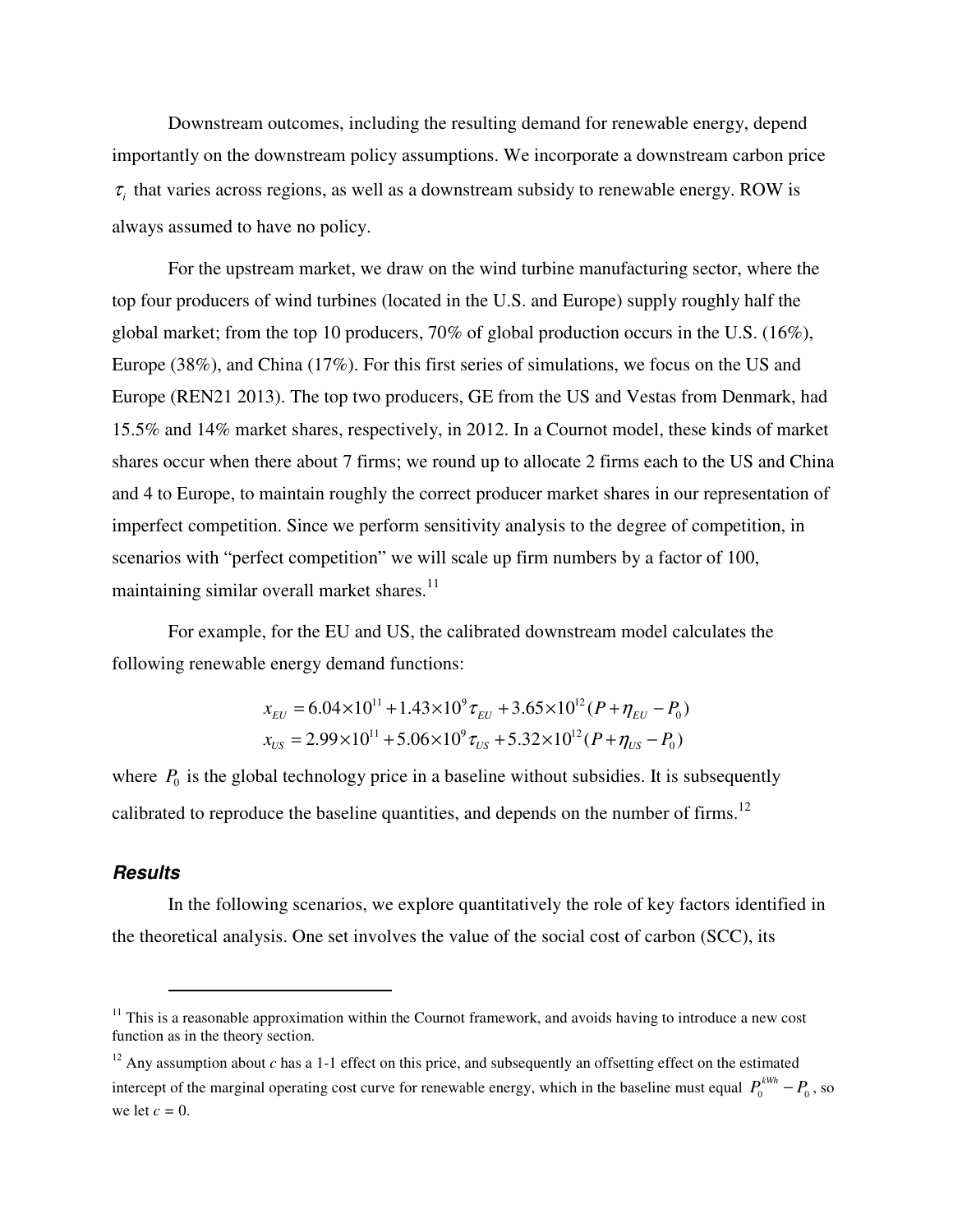valuation by producer countries, and the pricing of carbon in downstream markets. These variations explore the sensitivity of the optimal subsidies to the downstream market failure and to pre-existing downstream regulations. Another issue relates to downstream market shares, the size of the export market, and the importance of the non-producing region. Third, we are interested in the degree of competition, and to what extent upstream market failures drive subsidies. Finally, we assess the welfare and distributional consequences of optimal and strategic subsidies and restrictions upon them.

#### **Carbon externality and trade**

Figure 1 reports optimal and strategic Nash subsidies for the EU as a function of the SCC when no region is taxing emissions. With no externality  $(SCC = 0)$  and heterogeneous countries, the optimal upstream subsidy internalizes the upstream externality, here about 1 cent / kWh. The Nash strategy for the EU has an upstream subsidy of roughly half that size, paired with a small downstream subsidy that does not quite make up the difference. As the SCC rises, there is a clear and growing deviation between the strategic and optimal subsidies. The global planner would call for larger upstream subsidies—and downstream taxes—as the SCC rises, as both strategies encourage more uptake of renewables and displacement of polluting outside the relatively clean EU. For a SCC of \$30, the optimal upstream subsidy is about 4 cents / kWh, reflecting the value of the downstream eternality in ROW. The EU, on the other hand, does raise its upstream subsidy as the SCC rises, but less than is optimal, preferring to supplement with more downstream subsidies.

The sums of the subsidies in both the optimal and strategic cases rise accordingly with the SCC, as predicted in the theory (Proposition  $5(a)$ ); the difference is due to the response to imperfect competition, which strategic countries under-internalize (Proposition 1(b)).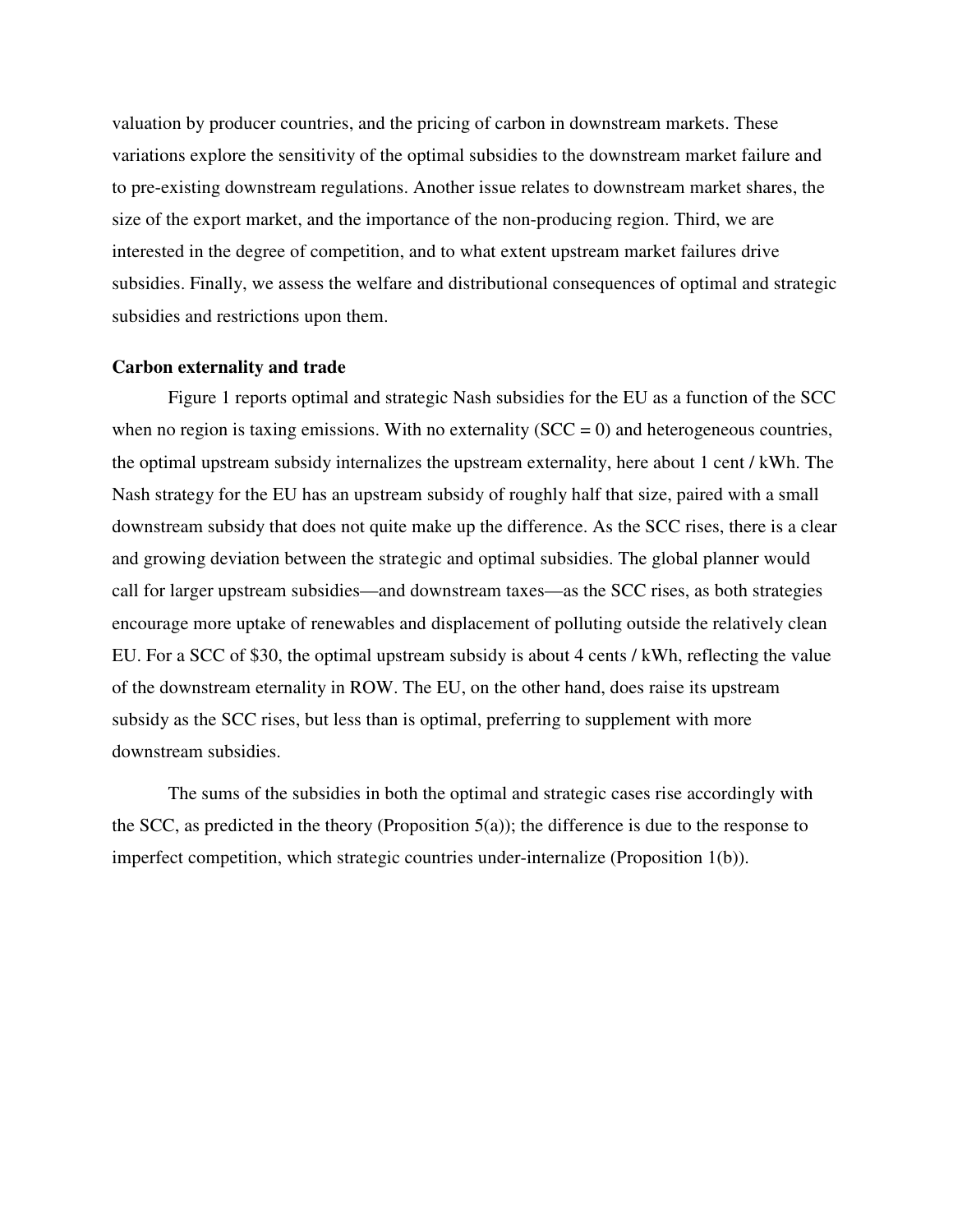

**Figure 2: Optimal subsidies in the EU as a function of the SCC (no carbon taxes)** 

#### **Role of ROW and exports in strategies**

The next figures depict the difference in optimal and strategic outcomes for deployment and production of renewable energy technologies. They assume all countries value carbon at the SCC of \$30, but no carbon taxes are present.

In terms of renewable energy deployment, EU experiences little change from the baseline, while the other regions increase substantially with subsidies. Note also that in all the producer countries, deployment outcomes do not differ between the optimal and Nash strategies. Thus, producer countries hold their own downstream sectors harmless with downstream subsidies, while reducing upstream subsidies. The difference in impact lies in ROW, where the global planner's greater reliance on upstream subsidies leads to much greater deployment than the Nash outcome, where producers prefer higher global technology prices.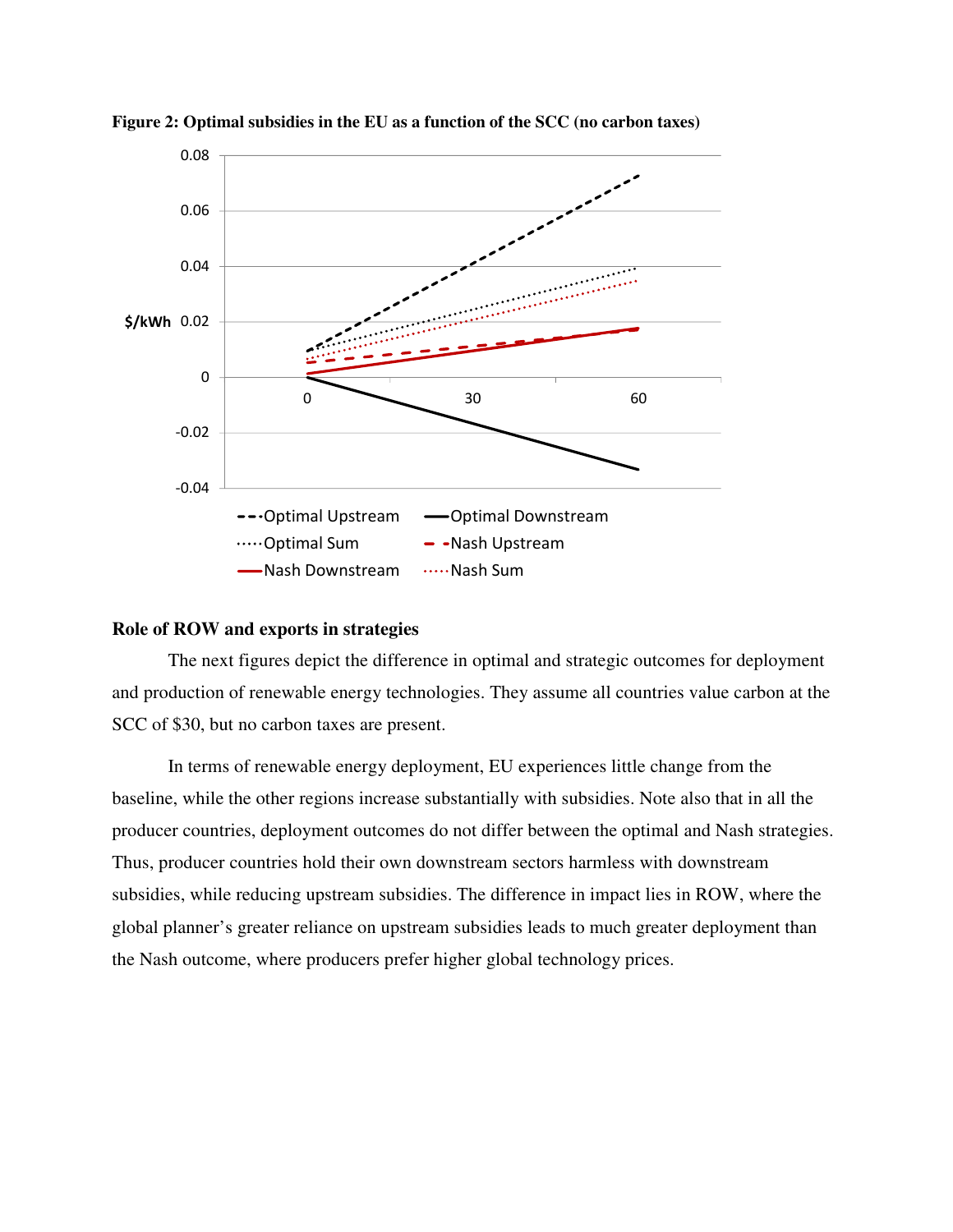

**Figure 3: Deployment and supply by scenario (billions of kWh annual generation)** 

We see the strategies have different upstream market impacts as well. The optimal subsidy policy maintains the baseline market shares (50% EU, 25% US and China each), and all producers expand accordingly. The Nash equilibrium, however, shifts more production toward China, which is a larger consumer nation;, and as a smaller net exporter, it has less interest in withholding production to keep global prices high. Europe, on the other hand, as the largest net exporter, has more incentive to withhold production.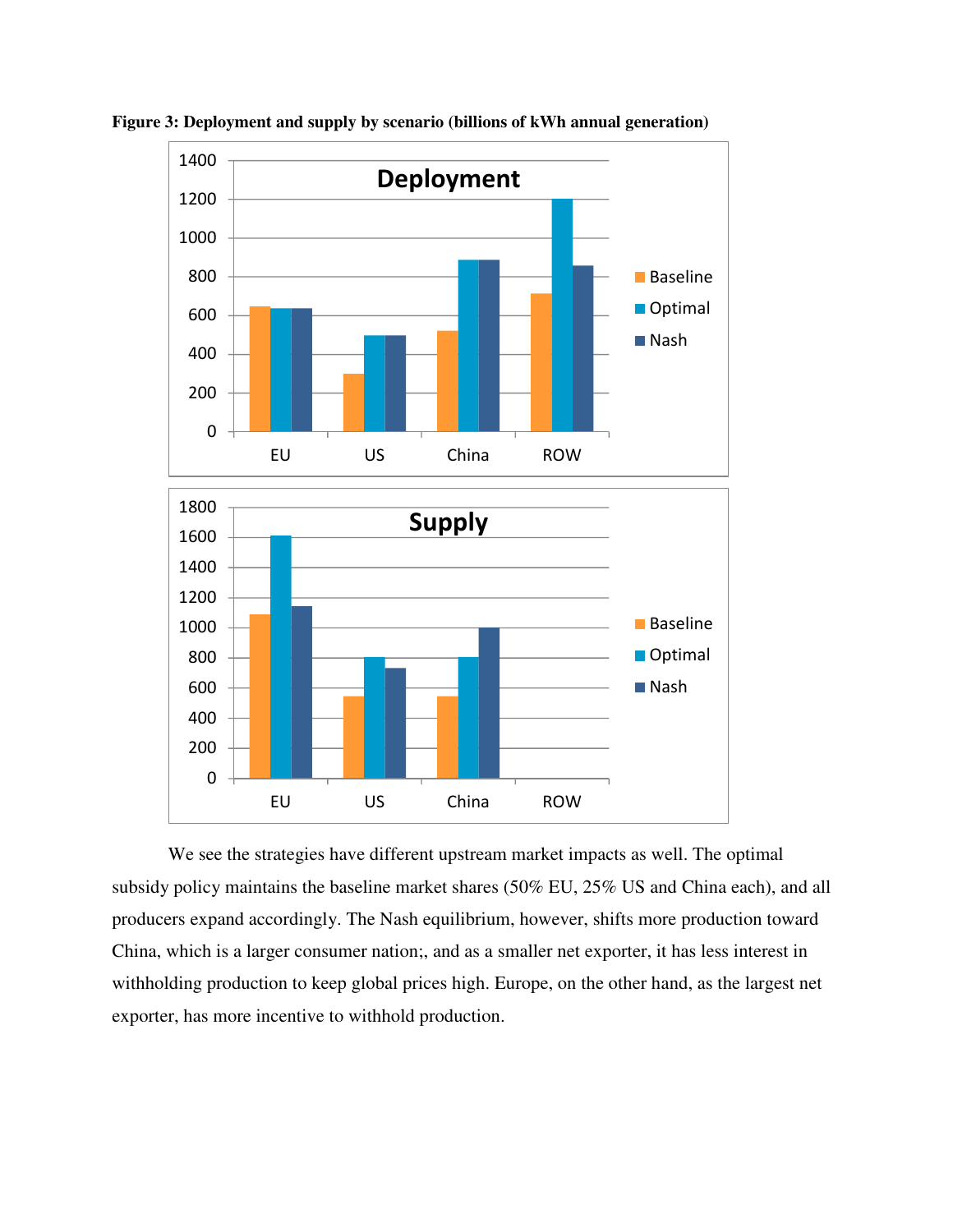#### **Downstream regulation**

Suppose the EU has a carbon price equal to the SCC, assumed to be \$30 / ton CO2. Figure 3 shows the effect of US valuation and regulation on optimal subsidies in the US. The global planner sets the upstream subsidy (assumed to be symmetric across producers) to balance both the upstream market failure and the external benefits in the non-regulating countries (recalling that for now ROW and the US have identical downstream markets). The valuation by the US does not affect the optimal subsidies, since the planner's valuation does not change. However, when the US prices carbon according to its social costs, the optimal downstream subsidy in the US now becomes a tax; since the US carbon prices gives an incentive to adopt renewable energy, taxing some of that adoption helps keep global technology prices lower to encourage adoption in ROW.

From the US perspective, a modest upstream subsidy is desired, and that increases as the US values carbon to a greater extent, as the changes in foreign emissions are valued. Downstream subsidies are positive only if the US values carbon reductions, but does not price carbon according to those values. Without carbon pricing, due to the terms-of-trade effects with exports to ROW, the sum of the strategic subsidies are less than that of the planner's subsidies in the US; however, with carbon pricing internalizing the downstream externality domestically, the sum of the Nash subsidies is slightly higher, due to the undertaxation of domestic deployment.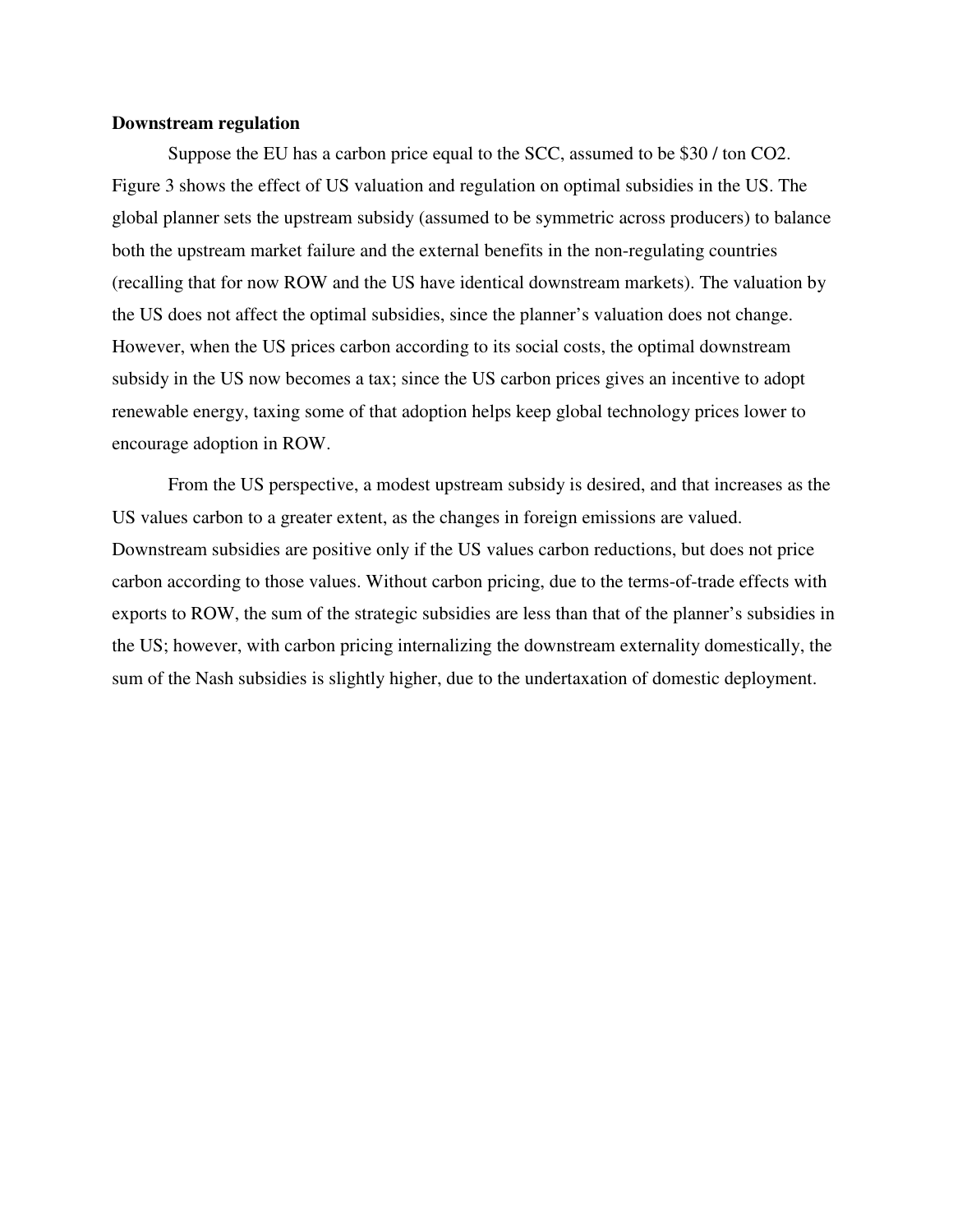

**Figure 4: Optimal subsidies in the US as a function of US carbon valuation and pricing, when the EU taxes at the SCC**  $(t_{EU} = v_{EU} = v_G = $30; t_{CN} = v_{CN} = 0)$ 

Interestingly, EU optimal subsidies do not respond significantly to changes in US valuation.

#### **Unilateral subsidies and degree of competition**

We next compare the case of imperfect competition, in which  $n_{EU} = 4$ ,  $n_{US} = n_{CN} = 2$ , with that of perfect competition, assuming  $n_{EV} = 400$ ,  $n_{US} = n_{CN} = 200$ . As previously mentioned, with no environmental externality, the optimal upstream subsidy is about 1 cent/kWh with imperfect competition. The upstream market failure also interacts with the environmental externality, as underprovision has additional social costs: the difference between the optimal upstream subsidies with and without imperfect competition rises to 1.6 cents/kWh with a SCC of \$30/ton CO2, and 2 cents/kWh with a SCC of \$60/ton CO2.

Another interesting case is that of unilateral policies, such as when only the EU implements carbon and renewable energy policies, which forces the global planner to take second-best decisions. Figure 4 depicts these optimal subsidies for the EU, when the EU has a carbon price equal to the SCC, while the US and ROW have no policies. Because of the larger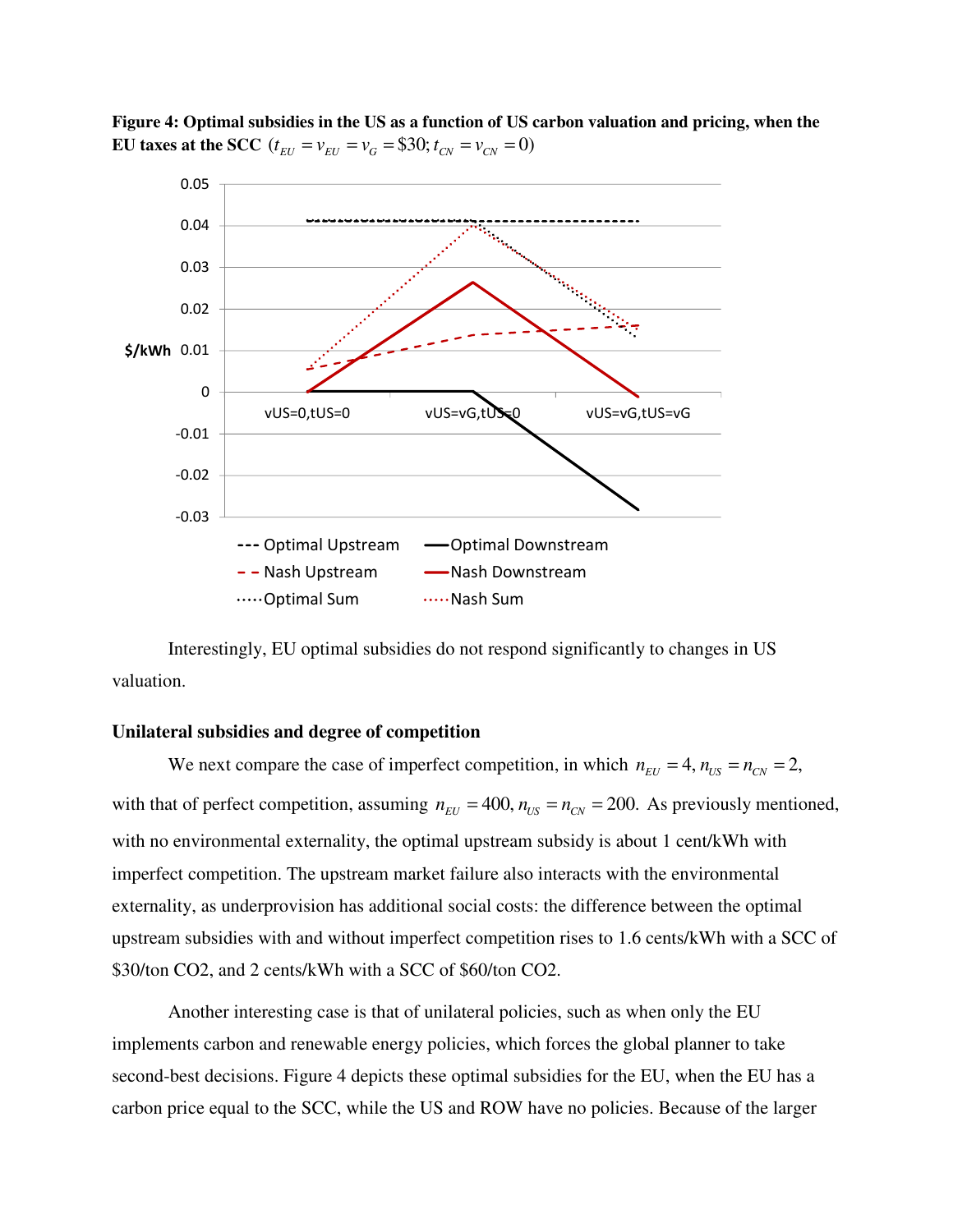external effects, the social planner wants a strong upstream subsidy, combined with a downstream tax, to suppress the global price and encourage more deployment outside the EU where the downstream electricity sectors are dirtier. With imperfect competition, the upstream subsidy is 2.4 cents/kWh higher.



**Figure 5: Optimal unilateral EU subsidies and competition**  $(v_G = v_{_{\text{EII}}} = t_{_{\text{EII}}} = 30)$ 

The EU, on the other hand, wants a modest upstream subsidy when there is imperfect competition, plus a very small downstream subsidy. Note that the sum of the global and EUoptimal subsidies are identical in this unilateral policy case, but the effects on the rest of the world are very different, since the EU does not shift deployment abroad in the same way.

## **Welfare effects of restrictions on subsidies**

How do strategic subsidies and trade law constraints upon them affect welfare in a situation of market failures? We consider the case in which we have imperfect competition, and the SCC is \$30. To get a sense of the scale of the benefits of intervention, we first calculate the outcome of the optimal policy combination: a global CO2 tax (including in ROW) at the SCC, plus an upstream subsidy (of roughly \$0.01 / kWh) to internalize the upstream market failure. This combination reaps \$60 billion in gains. The vast majority of that is from internalizing the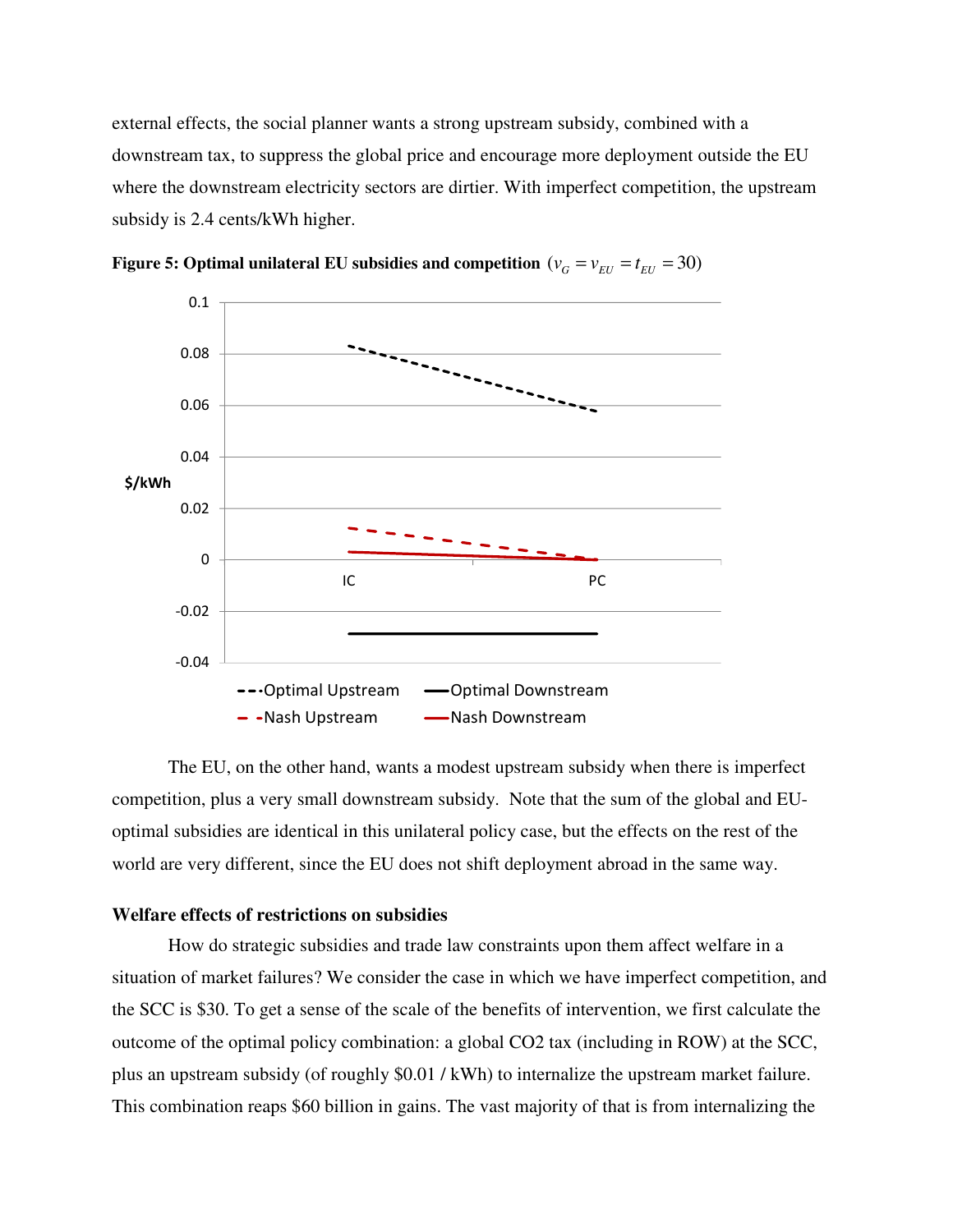carbon externality, as we see that implementing only a global CO2 tax at the SCC would capture 97% of those gains. If carbon in ROW cannot be taxed, then 60% of the gains are lost; if Chinese carbon cannot be taxed either, then only 20% of the optimal gains are captured.



**Figure 6: Change in welfare from no policy; scenario with imperfect competition, all regions value at SCC of \$30/ton CO2 price** 

Figure 7 compares the subsidy policy options to a carbon price in the producer regions. Optimal subsidies implemented in the producer countries can generate a \$20 billion improvement, almost as much as a carbon tax implemented only in the producer countries, and nearly twice the gains of a carbon price that only applied to the EU and US. The Nash equilibrium of strategic subsidies is somewhat smaller, but still achieves nearly \$15 billion in global economic and environmental improvements.

Now consider the effects of restrictions. If upstream subsidies are made unavailable, as represented by the Nash equilibrium with only downstream subsidies, the benefits fall to less than \$10 billion. However, these are not that much lower than the benefits of a carbon tax that is restricted to the EU and US alone. Finally, if we limit interventions to downstream subsidies just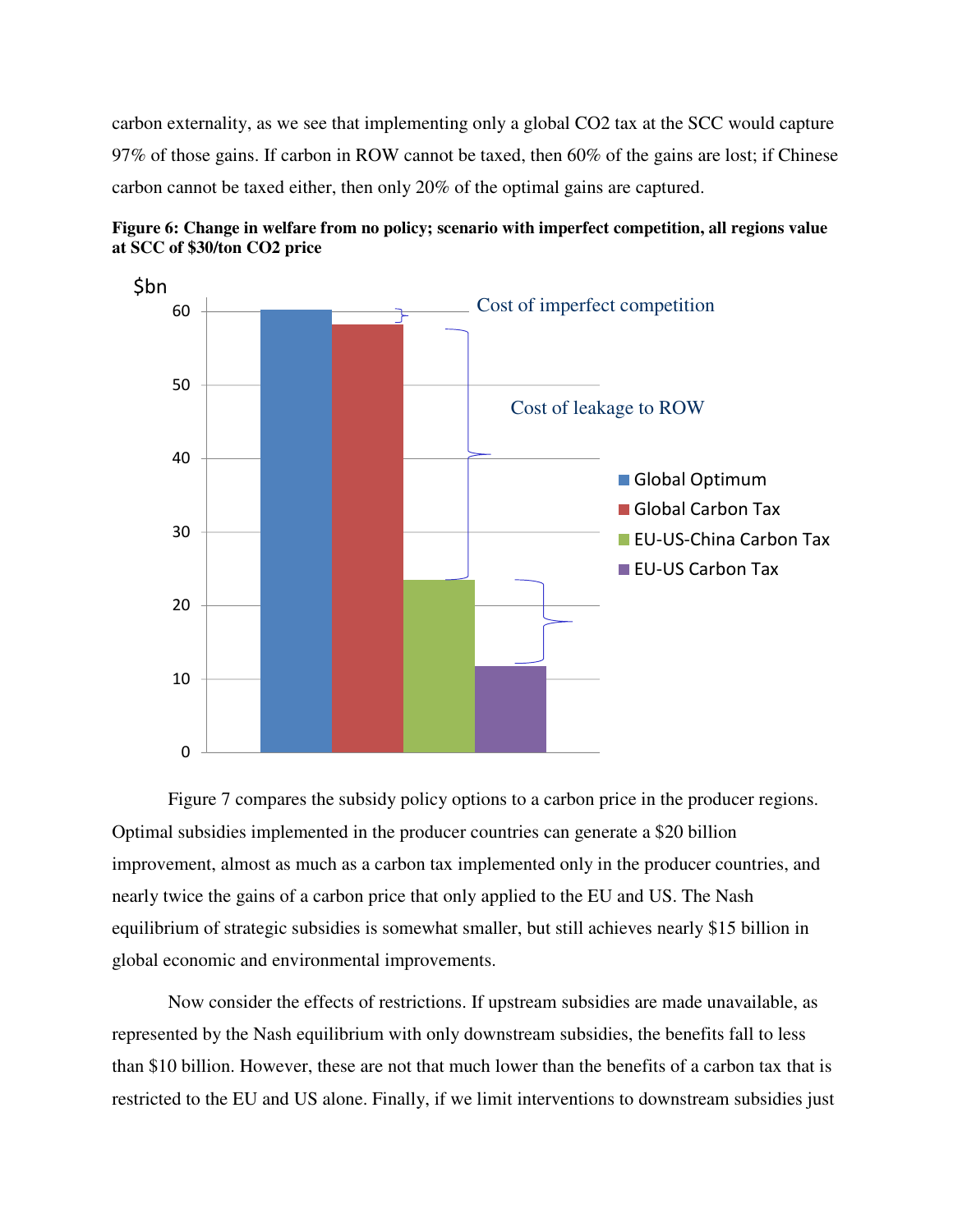in the EU and US, the benefits are negligible, since they draw resources away from the rest of the world where deployment has more value in reducing emissions.





The distributional effects of the policies, shown in Figure 6, are quite different as well. The globally optimal subsidies involve large transfers from producer to consumer countries, and moreso from the EU, the largest net exporter and where consumption is discouraged by a downstream tax. Nash subsidies cost producer countries, while benefiting ROW and generating even more environmental benefits than the optimal subsidies. Without upstream subsidies, producer countries are better off, but the environment and ROW are worse off.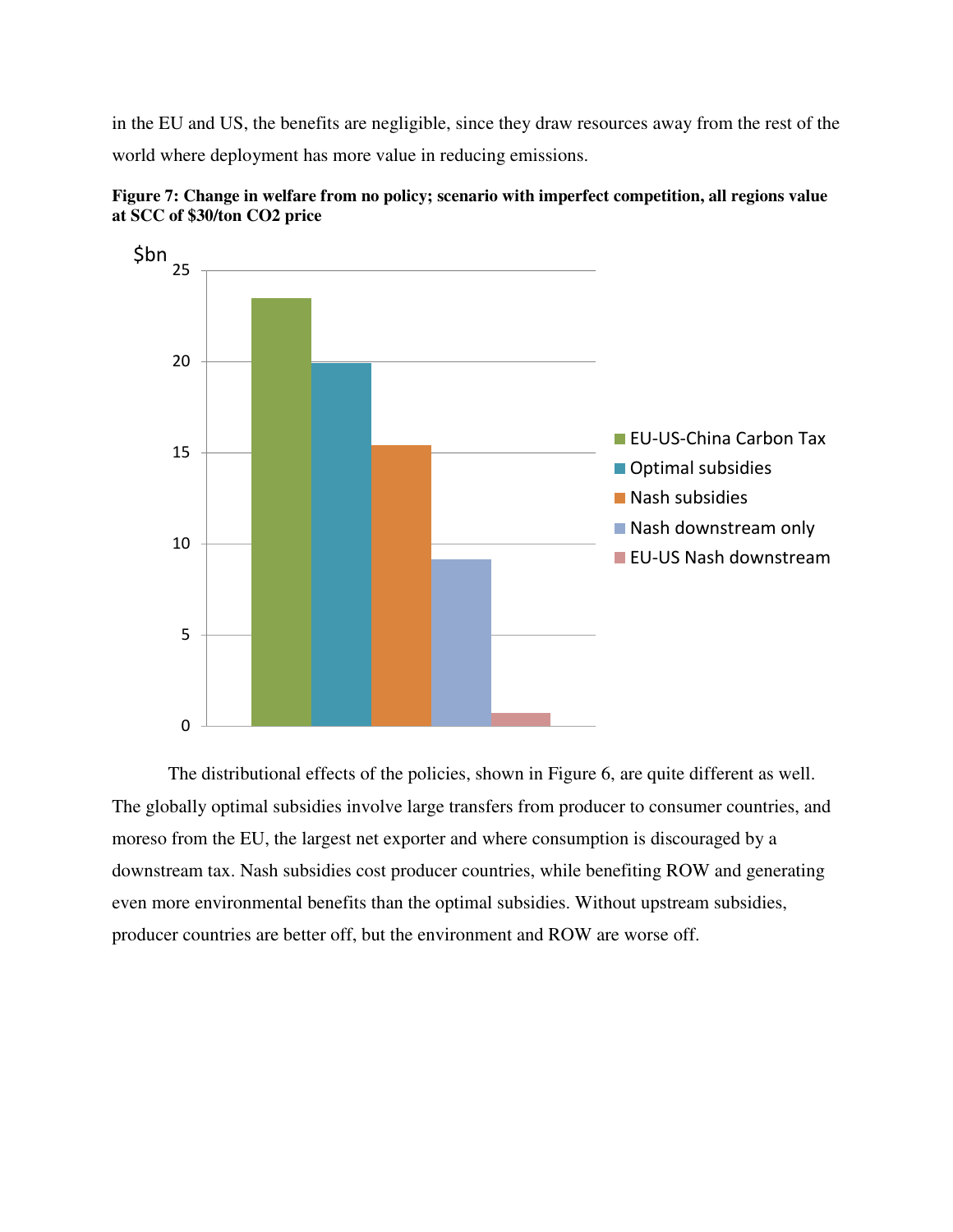

**Figure 8: Distributional effects of subsidies** 

## **Distorted objectives and policy alternatives**

Of course, the restrictions on industrial policies that have been negotiated through the WTO may be there for a reason. We next consider a political-economy example where regions double-weight the surplus of their upstream producers in the government objective function, perhaps due to rent-seeking and a process of political contributions (e.g., Grossman and Helpman, 1994). True welfare, however, remains utilitarian.

With this overweighting, in the absence of the environmental externality, the Nash equilibrium of strategic subsidies lowers welfare by 12% relative to no policy, while the optimal policy addressing imperfect competition would improve it by 2%. Thus, in this case, the risk of abuse of industrial policy justifies negotiating restrictions on them.

However, what happens when we restrict upstream subsidies, but now have an emissions externality with leakage? Are there alternative policies to address this?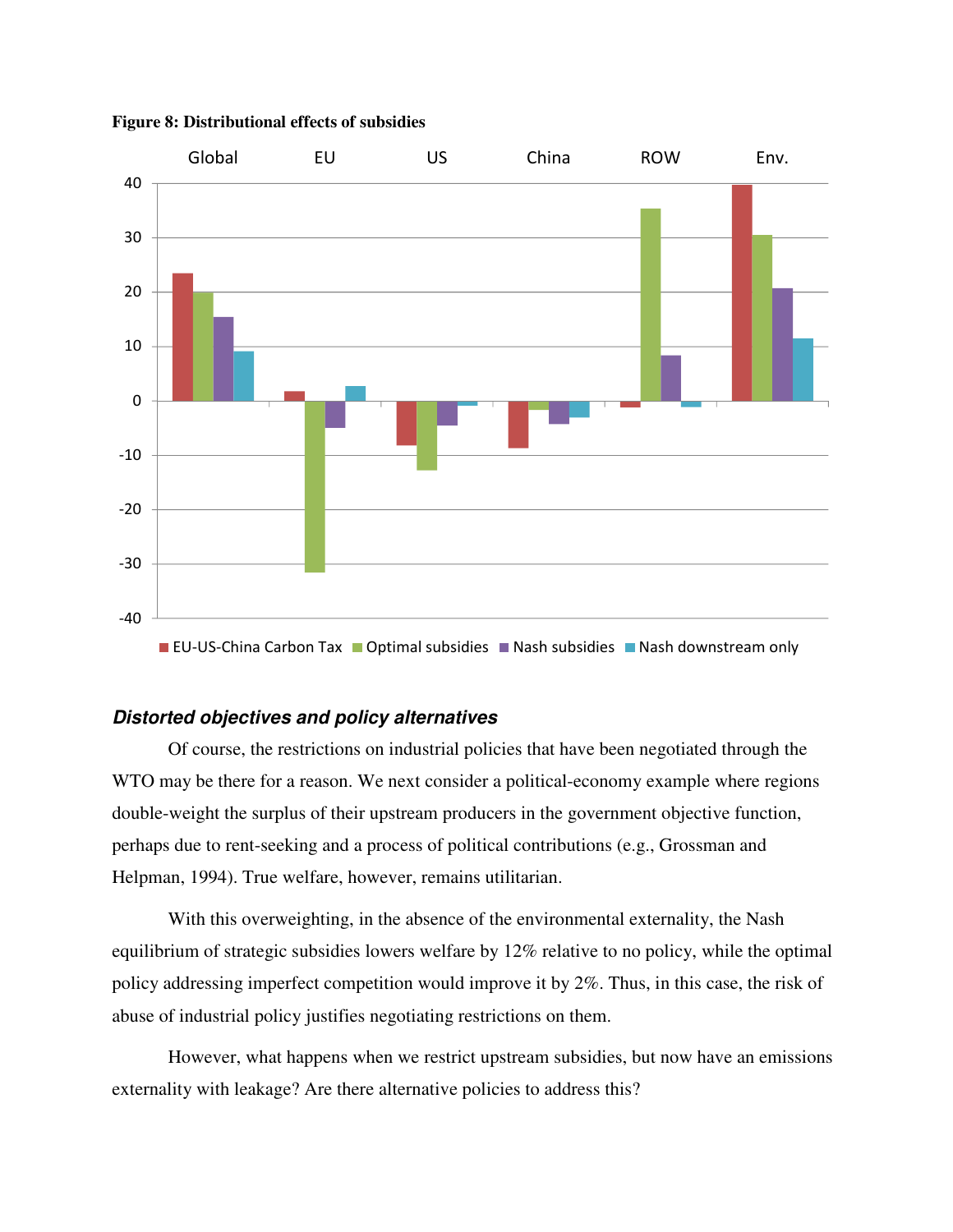In our model, the problem arises from the lack of climate policy in ROW. Suppose producer countries, if not able to subsidize upstream, could contribute to deployment on ROW? This option is akin to climate finance policies, where developed economies have promised funds to support mitigation in developing countries. Supporting ROW deployment has the effect of boosting demand and prices for producers of clean technologies. However, this contribution scheme has a free-rider problem: while upstream subsidies benefit domestic producers directly, deployment contributions benefit all producers.

Figure 9 displays the Nash equilibrium contribution levels as a function of the SCC for a standard utilitarian government objective function (solid line) and one that double-weights upstream producer surplus (dashed line). The first thing to note is that optimal contributions, are not positive until the SCC is quite high: \$30-40 for the EU, and \$60 for the US and China. Since the EU is a major net exporter of renewable energy equipment, it is more willing to support ROW demand, and double-weighting its industry makes it even more willing. For the US and China, however, overweighting has little effect on their contributions.



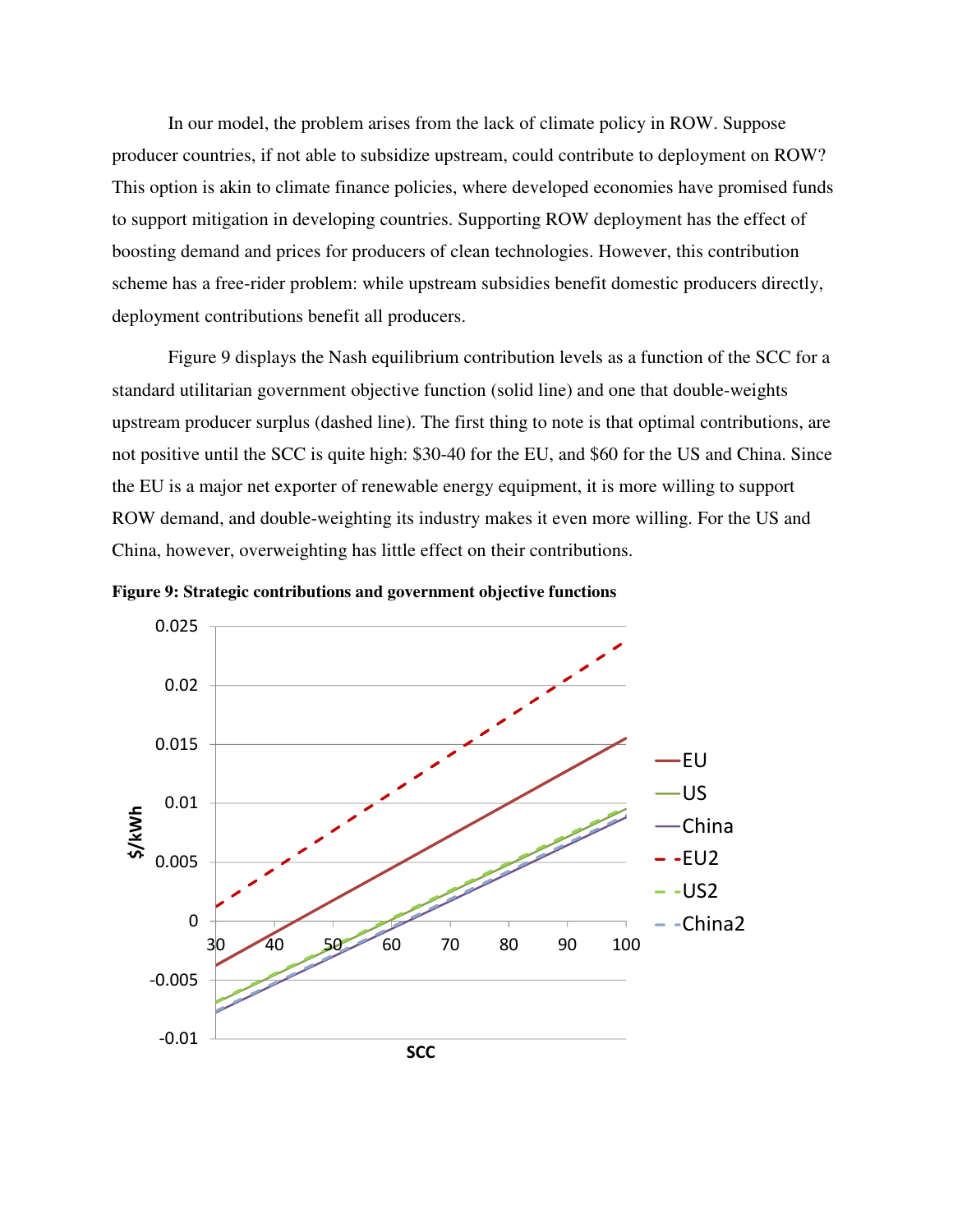

**Figure 10: Percent of optimal subsidy policy gains achieved from subsidy policy options in a strategic equilibrium (SCC = \$100)** 

Figure 10 reveals the welfare outcomes of the different subsidy policy options, without and with double-weighting of industry surplus, as a share of the gains from optimal subsidies. For a high SCC of \$100 / ton CO2 (ensuring all regions want to make positive contributions), we see that the Nash equilibrium with both upstream and downstream subsidies achieves the most gains, and overweighting industry surplus helps overcome the tendency to under-subsidize upstream. If upstream subsidies are restricted to zero, the alternative policy of making contributions to ROW only improves slightly over the Nash equilibrium of downstream subsidies alone. And in the case of over-weighting industry, the welfare gains are even slightly less; although contributions are higher, so are deployment subsidies in producer countries, and the cost of the inefficient distribution of subsidies outweighs the value of the (40%) larger emissions reductions.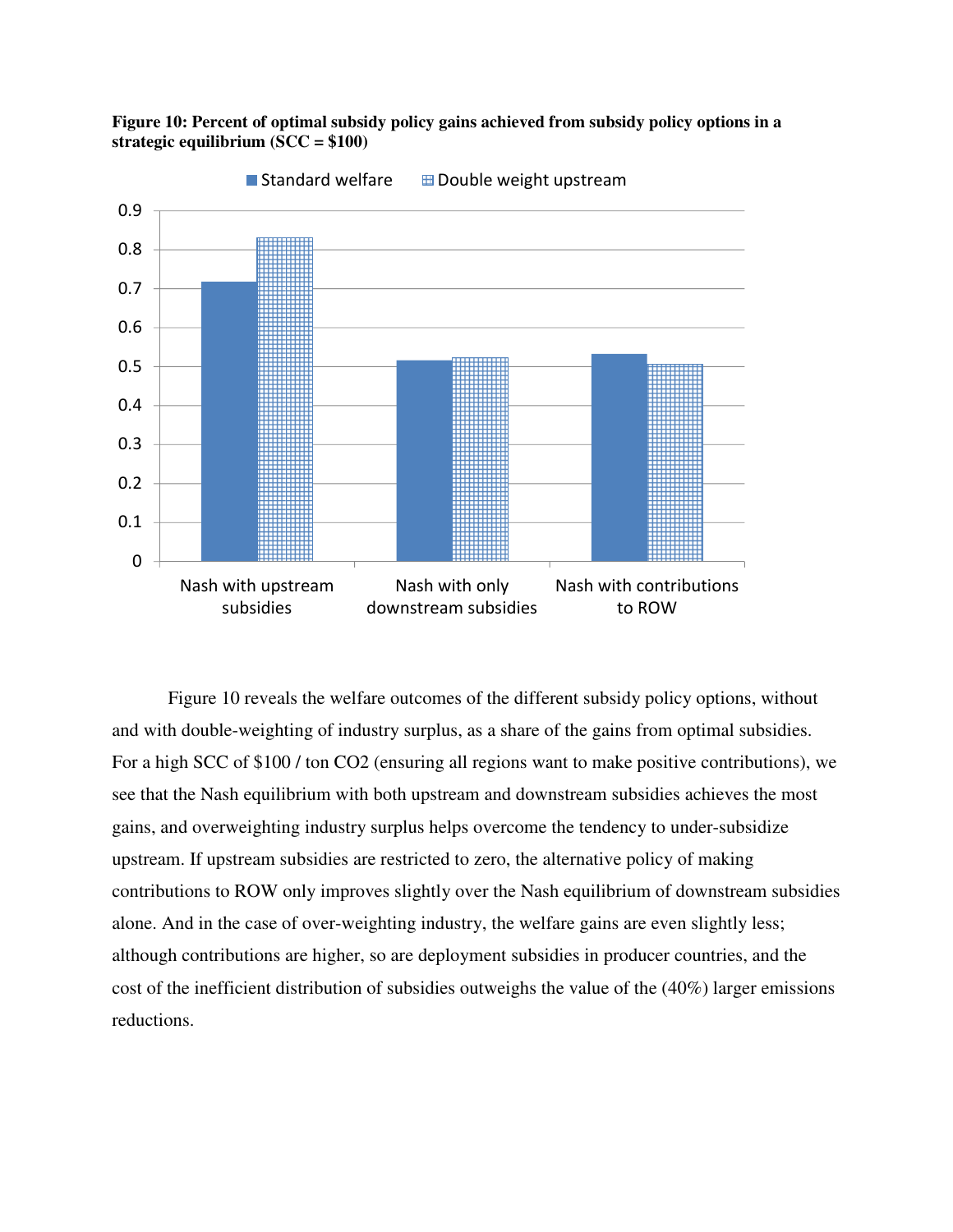## **Conclusion**

This analysis has shown the importance of considering the global impacts of market failures when considering the value of market and trade interventions like subsidies—and the potential costs of placing restrictions upon them. For products with concentrated markets, emerging technologies with scale effects, or green goods with global cross-border environmental benefits, underprovision may be a real problem. In these cases, subsidies can help correct the market failures. In particular, upstream subsidies—by depressing global prices—tend to generate larger global benefits. However, it is these kinds of manufacturing subsidies that WTO rules tend to restrain. While producer countries may benefit from these restrictions, global welfare is higher with strategic subsidy competition.

In the case of climate change, when constraints are put on carbon pricing (such as due to principles of common but differentiated responsibilities for developing countries or political resistance in developed countries), technology policies like subsidies become important secondbest tools. They are more effective to the extent they can reach all the major emitters, including developing and emerging economies and, toward that end, upstream subsidies become relatively valuable. Furthermore, strategic subsidies do not overcompensate for the external effects and restrictions on upstream subsidies then become counter-productive. Alternatively, the developed or producer countries could subsidize deployment in ROW to the same end, but their strategic incentives to do so would be even less, since they cannot guarantee those subsidies would benefit their own producers, as with upstream subsidies.

Most of this analysis relies merely on the assumptions that global supply curves for the green good are upward sloping and that downstream demand for the good is downward sloping. Thus, the qualitative results should be robust to other frameworks, and the lessons should apply to a broad range of goods with external effects. For example, vaccines and therapies for communicable diseases can have global externalities while remaining under strict patent protection.

However, for some goods with strong scale effects, including for our renewable energy application, one might believe that global supply curves are actually downward sloping, rather than upward sloping. In this case, the distinction between upstream and downstream subsidies may be less important, since both can contribute to lowering global prices. Furthermore,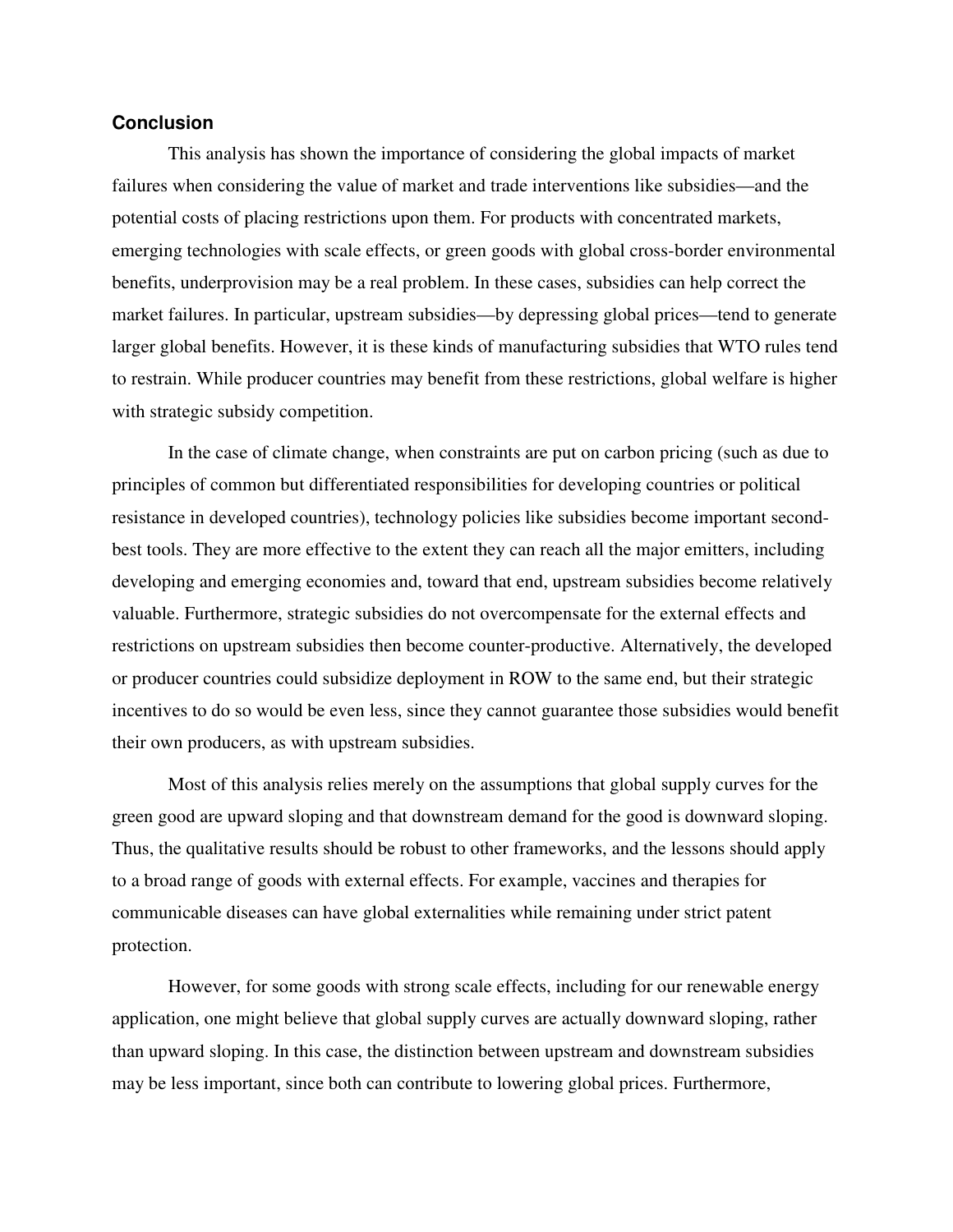restrictions on upstream subsidies may be less costly. This is a subject of future research, including a dynamic framework with spillovers.

The larger caveats to the conclusions relate to other, unmodeled rationales for which restrictions on manufacturing subsidies might be warranted. While we considered the issue of rent-seeking by politically influential industries, other situations can also lead to negative equilibrium effects of industrial policy competition. For example, a deadweight loss from the taxation needed to fund subsidies makes them a more costly tool; however, national governments should internalize these costs, as well as a global planner. In contrast, other market structure issues in which subsidies may lead to dynamic inefficiencies—like an ability to deter foreign entry and ultimately competition—are more likely to temper interest in loosening the restraints on industrial policy.<sup>13</sup> Indeed, these allegations have been made recently in the case of solar panels. More research is needed on the global effects of subsidies for green goods, as well as more thoughtful discussion about what role to make for them in international trade and environmental agreements.

 $\overline{a}$ 

 $^{13}$  On the other hand, Dixit and Kyle (1985) show that while protection for domestic entry promotion is generally bad from a global standpoint, subsidies for entry promotion are more beneficial, and countermeasures against them ineffective or harmful.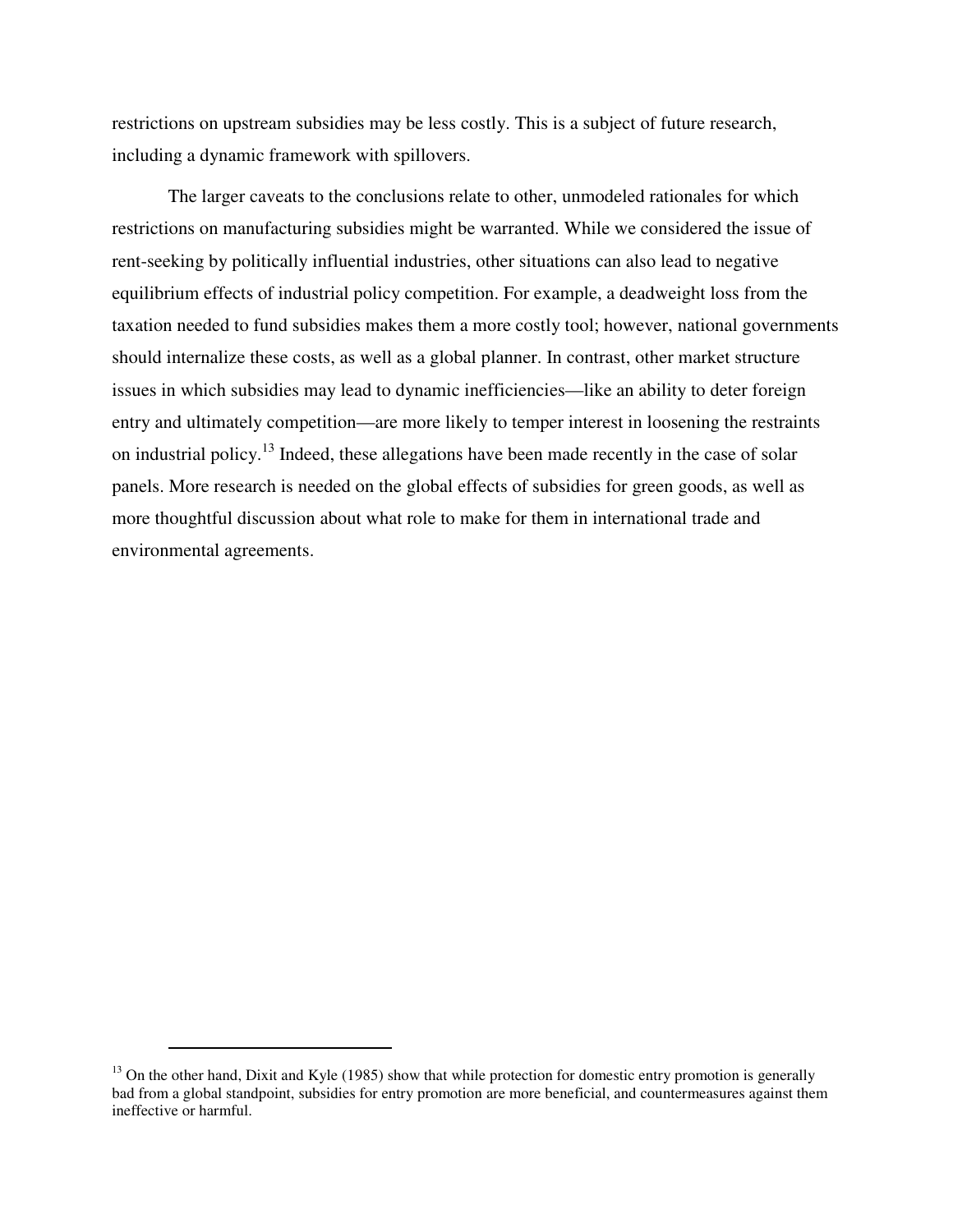## **References**

- Birol, F. and P. Olerjarnik (2012): Will China Lead the World into a Clean-energy Future? *Economics of Energy & Environmental Policy* **1** (1), 5-10.
- Böhringer, C. and K.E. Rosendahl (2010): Green Serves the Dirtiest. On the Interaction between Black and Green Quotas, *Journal of Regulatory Economics* **37**: 316–325.
- Brander J. and B. Spencer (1985). Export Subsidies and International Market Share Rivalry, *J. Internat. Econom*. 18: 83–100.
- Bruton, T.M. (2002) General trends about photovoltaics based on crystalline silicon. Solar Energy Materials and Solar Cells 72: 3–10.
- Buchholz, W. and K. A. Konrad (1994): Global Environmental Problems and the Strategic Choice of Technology, *Journal of Economics*, Springer Science & Business Media B.V. **60**, 299–321.
- De Gorter, H. and D.R. Just (2010): The Social Cost and Benefits of Biofuels: The Intersection of Environmental, Energy and Agricultural Policy, Applied Economic Perspectives and Policy 32, 4-32.
- Dixit, A.K. (1984): International Trade Policy for Oligopolistic Industries. *Economic Journal Conference Papers* XCIV: 1–16.
- Dixit, A.K. and A.S. Kyle. (1985): The Use of Protection and Subsidies for Entry Promotion and Deterrence. *The American Economic Review*, 75 (1) (Mar., 1985): 139–152.
- Eaton J. and G. M. Grossman (1986). Optimal Trade and Industrial Policy Under Oligopoly, *Quarterly Journal of Economics*, 101:383–406
- Fischer, C. and S. Charnovitz. Forthcoming. Canada—Renewable Energy: Implications for WTO Law on Green and Not-So-Green Subsidies, *World Trade Review*.
- Fischer, C. (2010): Renewable Portfolio Standards: When Do They Lower Energy Prices? *The Energy Journal* 31(1), 101–119.
- Fischer, C. and R.G. Newell (2008): Environmental and Technology Policies for Climate Mitigation, *Journal of Environmental Economics and Management* **55**, 142–162.
- Fischer, C. and L. Preonas. 2010. Combining Policies for Renewable Energy: Is the Whole Less than the Sum of Its Parts? *International Review of Energy and Resource Economics* 4 (1): 51–92.
- Fischer, C., M. Greaker, and K.E. Rosendahl. 2014. Robust Policies Against Emission Leakage: The Case for Upstream Subsidies. CESifo Working Paper Series No. 4742
- Fischer, C., M. Greaker, and K.E. Rosendahl. 2014. Strategic technology policy as supplement to renewable energy standards.
- Golombek, R. and M. Hoel (2004): Unilateral Emissions Reductions and Cross-Country Technology Spillovers, *Advances in Economic Analysis & Policy* **4** (2), Article 3.
- Greaker, M. and K. E. Rosendahl (2008): Environmental policy with upstream pollution abatement technology firms, *J. Environ. Econom. Management* **56**, pp. 246–259.
- Grossman, G.M., Helpman, E., 1994. Protection for sale. *American Economic Review* 84 (4),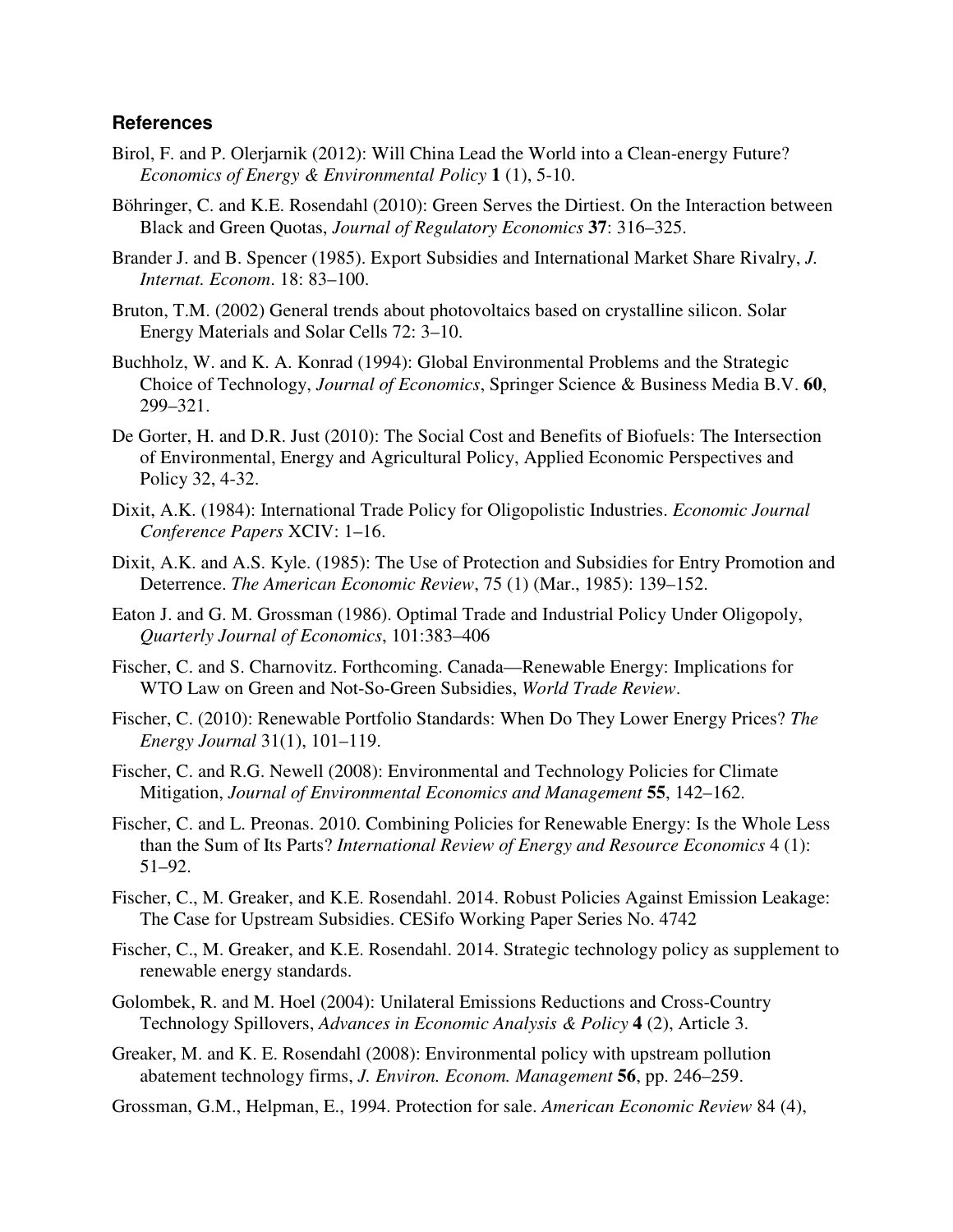833– 850.

- Huebler, M., C. Fischer, and O. Schenker (2014): A Bird in the Hand is Worth Two in the Bush: Second-Best Analysis of European Energy Policy Instruments.
- Krugman, P. R. (1984): Import Protection as Export Promotion: International Competition in the Presence of Oligopoly and Economies of Scale, in H. Kierzkowski, ed., *Monopolistic Competition in International Trade* (Oxford: Oxford University Press): 180–93.
- Laffont, J.-J. and J. Tirole (1996): Pollution permits and compliance strategies. *Journal of Public Economics* 62, 85-125.
- Leahy D. and J. P. Neary (1999): R&D spillovers and the case for industrial policy in an open economy, *Oxford Economic Papers* 51: 40–59.
- Nemet, G.F., 2006. Beyond the learning curve: factors influencing cost reductions in photovoltaics. Energy Policy 34, 3218–3232.
- Nemet, G.F. (2009): Demand-pull, technology-push, and government-led incentives for nonincremental technical change, *Research Policy* 38, 700--709.
- OECD (2011): Interactions Between emissions Trading Systems and Other Overlapping Policy Instruments, General Distribution Document, Environment Directorate, OECD, Paris, www.oecd.org/env/taxes
- Requate T. (2005): Timing and Commitment of Environmental Policy, Adoption of New Technology, and Repercussions on R&D, *Environmental and Resource Economics* **31**, 175– 199.
- Schaeffer, G., Seebregts, A., Beurskens, L., Moor, H.d., Alsema, E., Sark, W., Durstewicz, M., Perrin, M., Boulanger, P., Laukamp, H., Zuccaro, C., 2004. Learning from the sun; analysis of the use of experience curves for energy policy purposes: the case of photovoltaic power. Final report of the PHOTEX Project. Report ECN DEGO: ECN-C–04-035, ECN Renewable Energy in the Built Environment.
- Stranlund, J. K. (1996): On the Strategic Potential of Technological Aid in International Environmental Relations, *Journal of Economics*, Springer Science & Business Media B.V. **64**, 1–22.
- Swanson, R.M., 2006. A vision for crystalline solar cells. Progress in Photovoltaics: Research and Applications 14: 443–453.
- Taylor, M. (2008): Beyond technology-push and demand-pull: Lessons from California's solar policy, *Energy Economics* 30, 2829–2854.
- World Trade Organization 2011. Harnessing trade for sustainable development and a green economy, Geneva, Switzerland.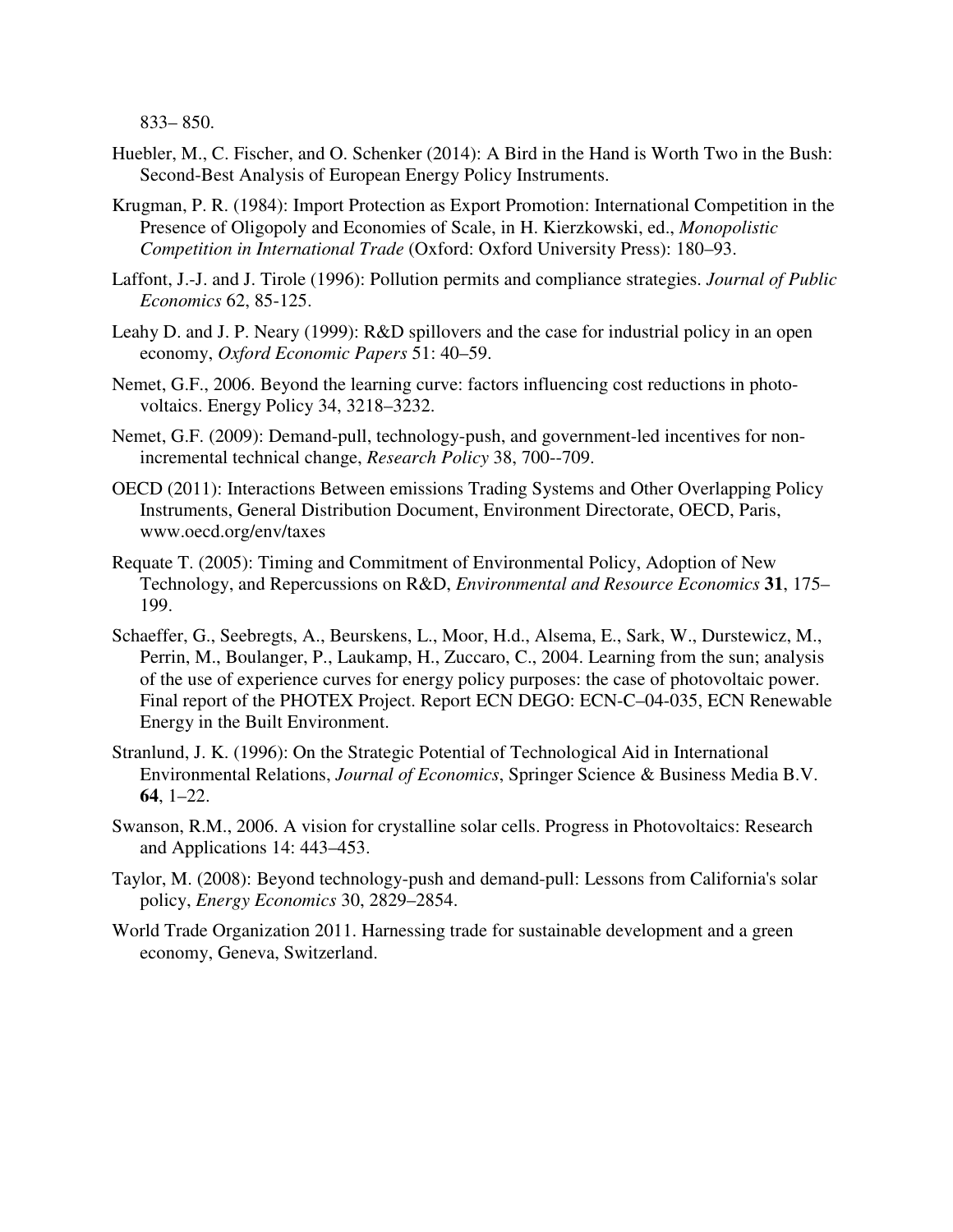## **Appendix**

## **Analytical results**

To avoid unnecessary complications for our core intuition, we generally make the following simplifications of symmetry among producing regions:  $m_1 = m_2 = (1 - m_3) / 2$ , and  $n_1 = n_2 = n$ .

## **Cournot competition**

*Proof of Proposition 1(a)* 

With a Cournot duopoly, the optimal policy is

$$
\gamma_C^* = (a-c)/(2n), \quad \eta_C^* = 0
$$

The symmetric Nash equilibrium, on the other hand, produces

$$
\gamma_C^{\text{Nash}} = \frac{(a-c)(1+2n(1-m_3)+m_3(2-m_3))}{2n(1+2n+2m_3)} > 0
$$

$$
\eta_C^{\text{Nash}} = \frac{(a-c)m_3}{2n(1+2n+2m_3)} \ge 0.
$$

## *Proof of Proposition 1(b)*

The sum of these subsidies is less than the optimal upstream subsidy, to the extent that  $m_3 > 0$ :

$$
\gamma_C^{\text{Nash}} + \eta_C^{\text{Nash}} = \frac{(a-c)(1+2n+2m_3-m_3^2)}{2n(1+2n+2m_3)} \le \gamma_C^*
$$

Furthermore, the upstream share is decreasing in  $n$  and  $m<sub>3</sub>$ :

$$
\frac{\gamma_C^{\text{Nash}}}{\gamma_C^{\text{Nash}} + \eta_C^{\text{Nash}}} = 1 - \frac{2nm_3}{1 + 2n + m_3(2 - m_3)} \ge \frac{1}{1 + n}
$$

*Proof of Proposition 1(c)* 

When 
$$
m_3 = 0
$$
,  $\gamma_C^{\text{Nash}} = \gamma^*$  and  $\eta_C^{\text{Nash}} = \eta^* = 0$ . When  $m_1 \neq m_2$ ,  $\overline{\gamma}_C^{\text{Nash}} = \gamma^*$ .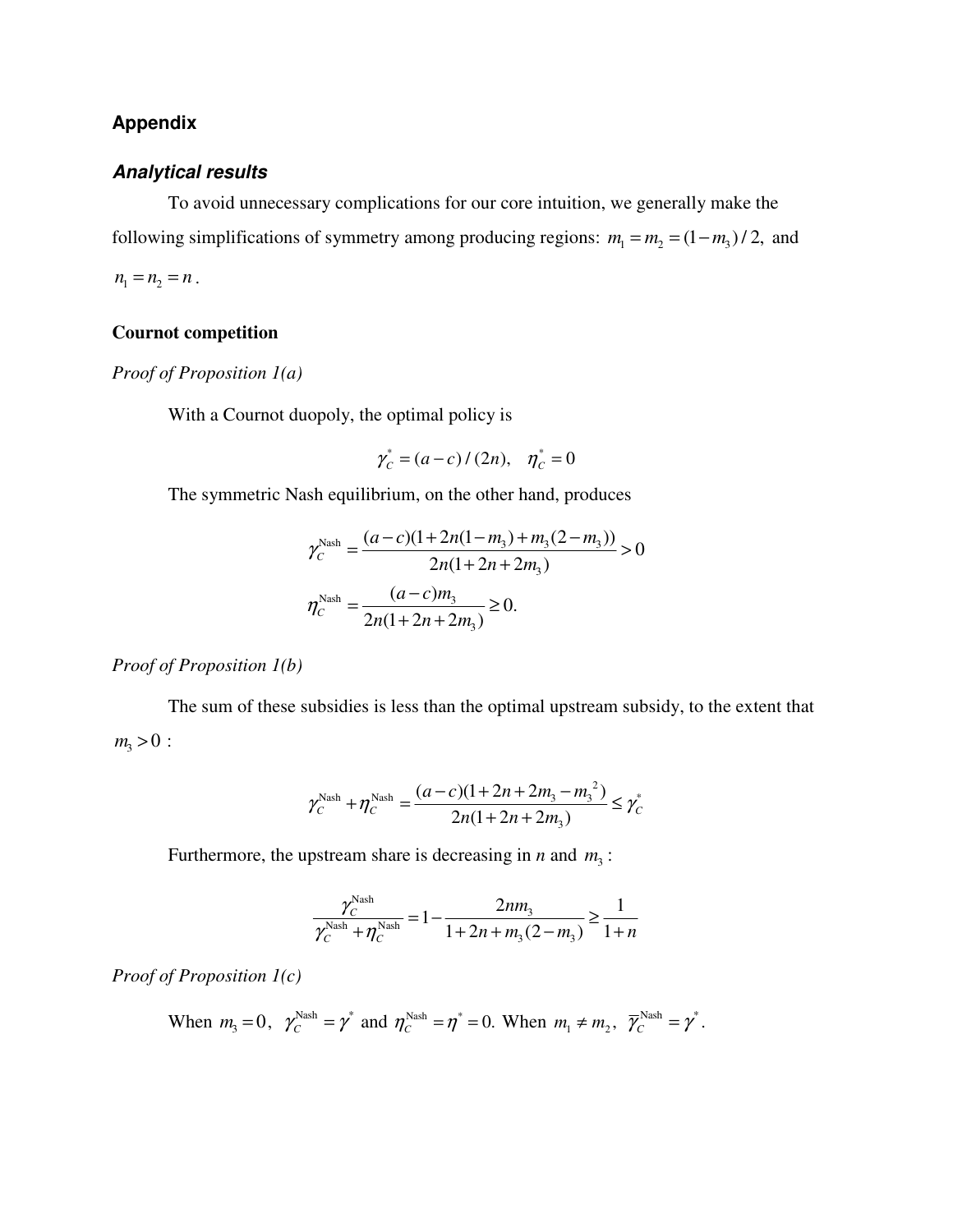## *Proof of Proposition 2(a)*

Suppose that downstream subsidies are prohibited. The global optimum is unchanged, but the Nash equilibrium provides a smaller subsidy. We also solve for the optimal subsidies for the jointly maximized welfare of the producer states, and find that it is yet smaller:

$$
\gamma_C^* \Big|_{\eta=0} = \frac{(a-c)}{2n}
$$
\n
$$
\gamma_C^{\text{Nash}} \Big|_{\eta=0} = \frac{(a-c)(1+n(1-m_3))}{2n(1+n+m_3/2)} < \gamma_C^*
$$
\n
$$
\gamma_C^{\text{Joint}} \Big|_{\eta=0} = \frac{(a-c)(1-2nm_3)}{2n(2+2n+m_3)} < \gamma_C^{\text{Nash}} \Big|_{\eta=0} < \gamma_C^*
$$

This reveals the tension between the producer states incentives to restrict competition, their noncooperative incentives to protect market share, and global incentives to address the market failure of imperfect competition.

#### *Proof of Proposition 2(b)*

If upstream subsidies are prohibited, and one cannot subsidize downstream in the third country, then

$$
\eta_c^* \Big|_{\gamma=0} = \frac{(a-c)2n}{(m_3 + 2n)^2 + m_3(1-m_3)} = \gamma_c^* \frac{4n^2}{4n^2 + 4nm_3 + m_3} < \gamma_c^*
$$

$$
\eta_c^{\text{Nash}} \Big|_{\gamma=0} = \frac{(a-c)(1+m_3)2n}{(m_3 + 2n)^2 + 2m_3(1-m_3) + (1+2n)^2} < \eta^*
$$

Note that if the entire downstream market is in the third country, then

$$
\eta_c^*\Big|_{\gamma=0} = \frac{(a-c)2n}{(1+2n)^2} = \eta_c^{\text{Nash}}\Big|_{\gamma=0}
$$

### *Unilateral policies*

If subsidies can only be implemented in one jurisdiction, then  $\left. \gamma_{1}^{*} \right|_{\gamma_{2}=0,\eta_{2}}$ \*  $\gamma_1^*\big|_{\gamma_2=0,\eta_2=0} = (a-c)/n$ . A strategic region 1, however, would subsidize downstream, not only upstream, with the sum still less than the constrained optimal subsidy: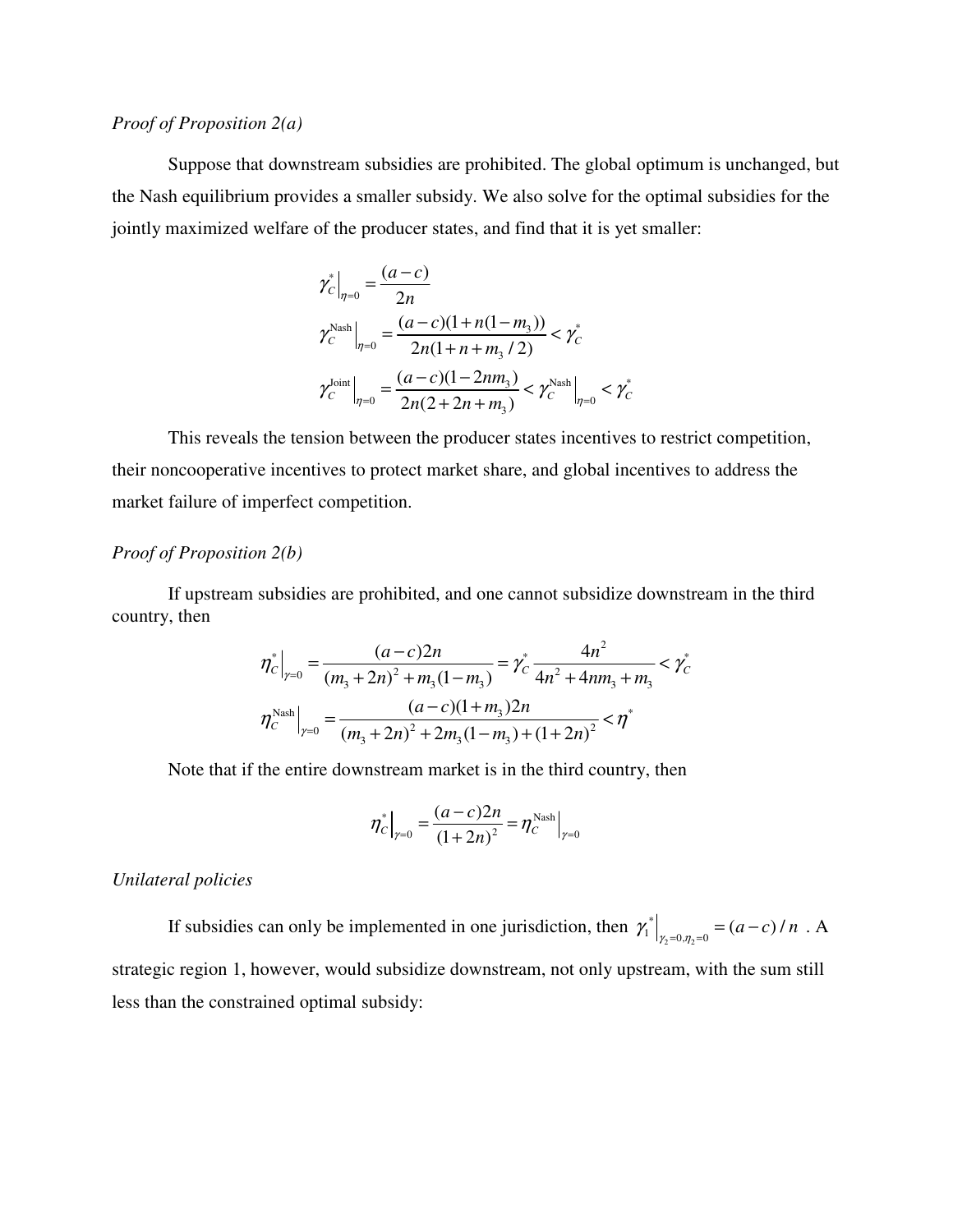$$
\gamma_1\Big|_{\gamma_2=0,\eta_2=0} = \frac{(a-c)\left(3+4n(1-m_3)+m_3(2-m_3)\right)}{4n(1+2n+m_3)} > 0
$$
  

$$
\eta_1\Big|_{\gamma_2=0,\eta_2=0} = \frac{(a-c)(1+m_3)}{2n(1+2n+m_3)} > 0
$$
  

$$
\gamma_1\Big|_{\gamma_2=0,\eta_2=0} + \eta_1\Big|_{\gamma_2=0,\eta_2=0} = \frac{(a-c)(3-m_3)}{4n} < \gamma_1^*\Big|_{\gamma_2=0,\eta_2=0}
$$

### **Downstream externality**

For the proof of optimal strategies without and with an externality, we derive the analytical solutions in Mathematica and report simplified results here.

#### *Proof of Proposition 3(a) and Corollary*

The effect of the third-party market is best seen with the assumption of symmetry across the producing countries: i.e.,  $m_1 = m_2 = (1 - m_3) / 2$ . When  $v_i = 0$ , the symmetric Nash solution yields

$$
\gamma_i^{\text{Nash}} = -\eta_i^{\text{Nash}} < 0
$$
  

$$
\eta_i^{\text{Nash}} = hm_3 \frac{b(a-c)}{(b+h)^2 + m_3(2(b+h) - hm_3)} > 0
$$

Thus, we see the tax/subsidy shift is increasing in *h*, at least initially, and is strictly increasing in  $m_3$ . Furthermore, when  $m_3 = 0$ , symmetric countries have no subsidies in equilibrium.

### *Discussion of Asymmetric Firms*

With no third-party country, the asymmetric Nash solution yields

$$
\gamma_1^{\text{Nash}} = -\eta_1^{\text{Nash}} = \frac{(a-c)bh\Delta_m}{2(b+h)(b+h+h\Delta_m)} = \eta_2^{\text{Nash}} = -\gamma_2^{\text{Nash}}
$$

$$
Y^{\text{Nash}} - Y^* = -\frac{(a-c)bh\Delta_m^2}{2(b+h)(b+h+h\Delta_m)^2} < 0
$$

where  $\Delta_m = m_1 - m_2$  is the extent to which country 1 has a larger market share.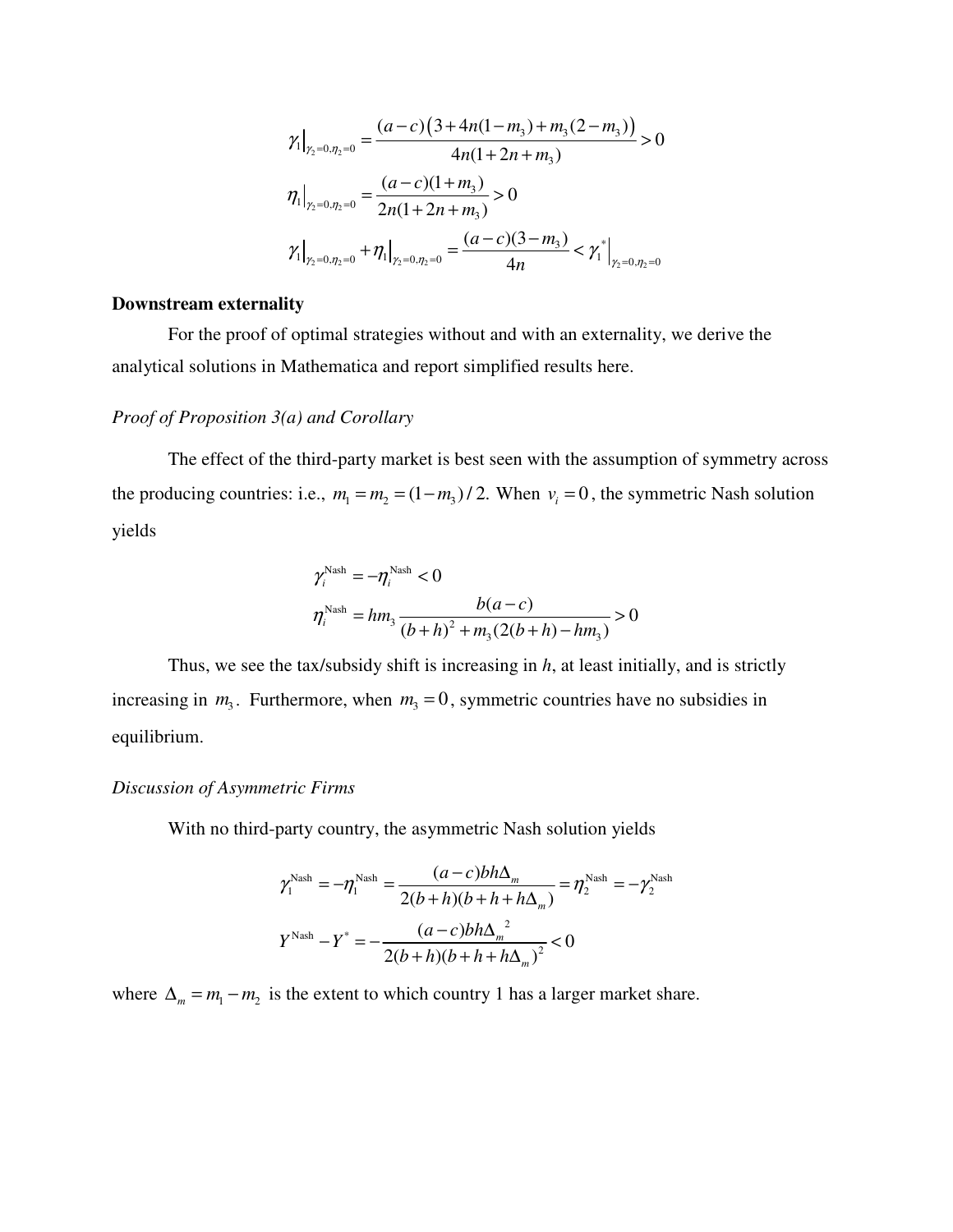### *Proof of Proposition 5(a)*

With the valuation of an environmental benefit, the analytical expressions for the Nash equilibrium subsidies are too elaborate to repeat here, but (without imposing any assumptions of symmetry) the sum of the upstream and downstream subsidies always yields  $\gamma_i^{Nash} + \eta_i^{Nash} = v_i \mu_i$ .

## *Proof of Proposition 5(c)*

We show this for the case of symmetric producer countries that value the externality at the global value: i.e.,  $v_2 = v_1 = v_G$ ;  $m_1 = m_2 = (1 - m_3)/2$ ;  $\mu_i = \mu$ . Simplifying the difference between the Nash and globally optimal upstream subsidies, we see

$$
\gamma^{\text{Nash}} - \gamma^* = -m_3 \frac{b\left((a-c)hm_3 + (b+h(1+m_3))\mu v_G\right)}{(b+h(1+m_3))^2 - 2h^2 m_3^2} < 0;
$$
  

$$
Y^{\text{Nash}} - Y^* = \frac{m_3}{b+h}(\gamma^{\text{Nash}} - \gamma^*) < 0.
$$

#### **External Scale Economies**

 $\overline{a}$ 

Consider a representative, price-taking firm in each country; costs are upward-sloping but shifted downward by total domestic production. Furthermore, domestic scale may lower foreign costs by factor  $\beta$ , and vice-versa. I.e., domestic industry profits are

$$
\pi_d = \left(P + \gamma_d - (c + hy_d - g(Y_d + \beta Y_f))\right) y_d
$$

Let  $\rho$  be the private appropriation rate for domestic scale – i.e., the extent to which the representative firm perceives its own influence on scale effects ( $\rho = 0$  implies a price taker, while  $\rho = 1$  implies complete appropriation at home).<sup>14</sup> Thus, in the competitive equilibrium we have  $y_d = Y_d$  and price equals marginal cost

$$
\frac{\partial \pi_d}{\partial y_d} = P + \gamma_d - c + (\rho g - 2h)y_d + g(Y_d + \beta Y_f) = 0
$$

To allow for more transparent manipulation, let  $\overline{\gamma} = (\gamma_d + \gamma_f) / 2$  and  $\overline{g} = g(1 + \rho + \beta)/2$ . Let us further take the case of  $\rho = 0$ , so that firms are complete price takers

<sup>&</sup>lt;sup>14</sup> See Fischer and Newell (2008) for a complete derivation of a private equilibrium with spillover effects.